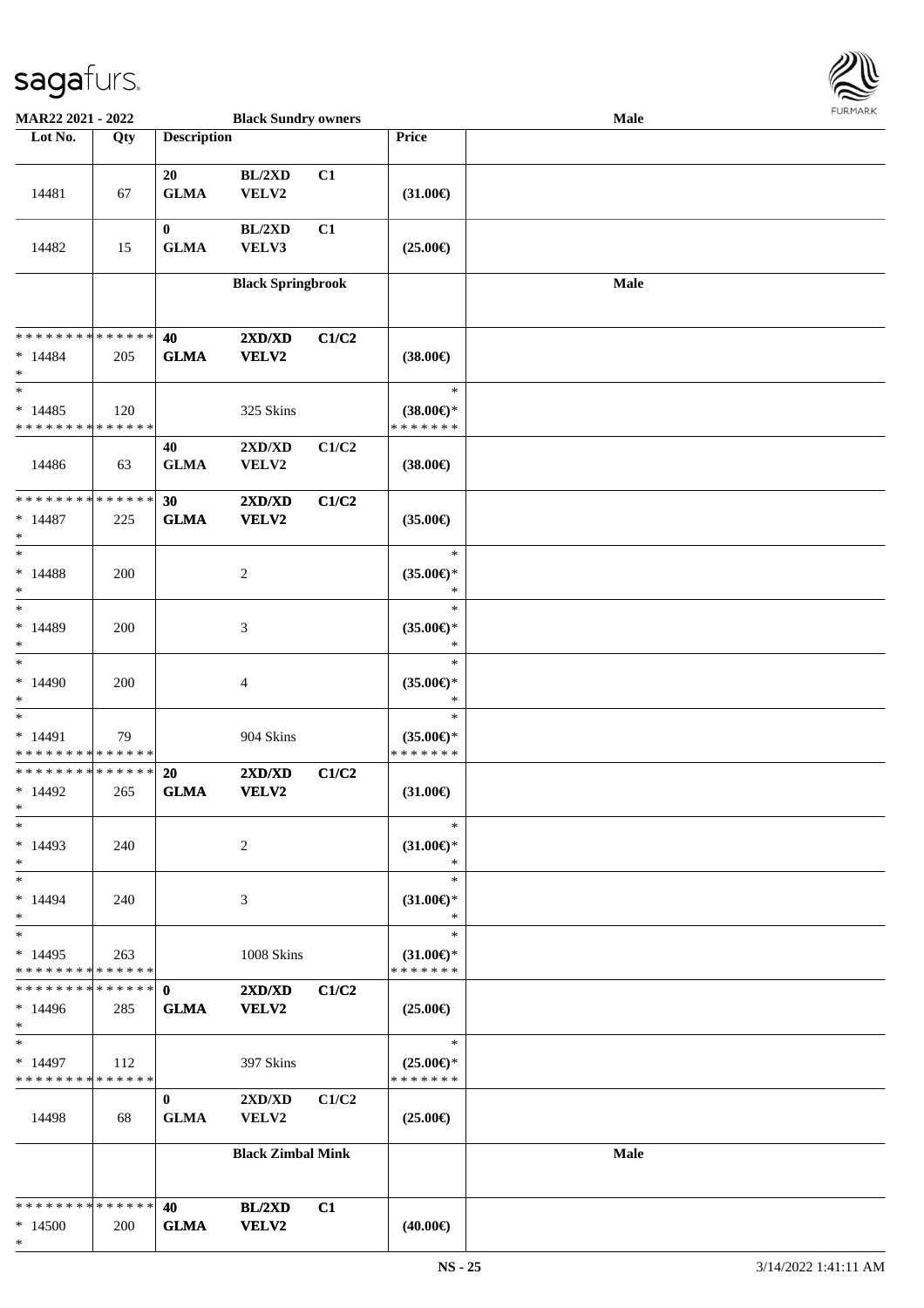

| MAR22 2021 - 2022                       |             |                    | <b>Black Zimbal Mink</b> |                                  |                                      | Male        |  |
|-----------------------------------------|-------------|--------------------|--------------------------|----------------------------------|--------------------------------------|-------------|--|
| Lot No.                                 | Qty         | <b>Description</b> |                          |                                  | <b>Price</b>                         |             |  |
|                                         |             |                    |                          |                                  |                                      |             |  |
| $*$                                     |             | 40                 | BL/2XD                   | C1                               | $\ast$                               |             |  |
| $*14501$                                | 180         | <b>GLMA</b>        | VELV2                    |                                  | $(40.00\epsilon)$ *                  |             |  |
| $\ast$<br>$*$                           |             |                    |                          |                                  | ∗                                    |             |  |
|                                         |             |                    |                          |                                  | $\ast$                               |             |  |
| $*14502$<br>* * * * * * * * * * * * * * | 65          |                    | 445 Skins                |                                  | $(40.00\epsilon)$ *<br>* * * * * * * |             |  |
|                                         |             |                    |                          |                                  |                                      |             |  |
| 14503                                   |             | 40                 | XD                       | C <sub>2</sub>                   |                                      |             |  |
|                                         | 110         | <b>GLMA</b>        | VELV2                    |                                  | (39.00)                              |             |  |
| * * * * * * * * * * * * * *             |             | 30                 | <b>BL/2XD</b>            | C1                               |                                      |             |  |
| $*14504$                                | 220         | <b>GLMA</b>        | VELV2                    |                                  | $(37.00\epsilon)$                    |             |  |
| $*$                                     |             |                    |                          |                                  |                                      |             |  |
| $*$                                     |             |                    |                          |                                  | $\ast$                               |             |  |
| $*14505$                                | 200         |                    | $\overline{c}$           |                                  | $(37.00\epsilon)$ *                  |             |  |
| $*$                                     |             |                    |                          |                                  | $\ast$                               |             |  |
| $*$                                     |             |                    |                          |                                  | $\ast$                               |             |  |
| $*14506$                                | 200         |                    | 3                        |                                  | $(37.00\epsilon)$ *                  |             |  |
| $*$                                     |             |                    |                          |                                  | $\ast$                               |             |  |
| $*$                                     |             |                    |                          |                                  | $\ast$                               |             |  |
| $*14507$                                | 200         |                    | 4                        |                                  | $(37.00\epsilon)$ *                  |             |  |
| $\ast$<br>$\ast$                        |             |                    |                          |                                  | $\ast$                               |             |  |
|                                         |             |                    |                          |                                  | $\ast$                               |             |  |
| $*14508$<br>$*$                         | 200         |                    | 5                        |                                  | $(37.00\epsilon)$ *<br>$\ast$        |             |  |
| $*$                                     |             |                    |                          |                                  | $\ast$                               |             |  |
| $*14509$                                | 61          |                    | 1081 Skins               |                                  | $(37.00\epsilon)$ *                  |             |  |
| * * * * * * * * * * * * * *             |             |                    |                          |                                  | * * * * * * *                        |             |  |
| * * * * * * * * * * * * * *             |             | 30                 | <b>XD</b>                | C <sub>2</sub>                   |                                      |             |  |
| $*14510$                                | 220         | <b>GLMA</b>        | VELV2                    |                                  | $(36.00\epsilon)$                    |             |  |
| $*$                                     |             |                    |                          |                                  |                                      |             |  |
| $*$                                     |             |                    |                          |                                  | $\ast$                               |             |  |
| $* 14511$                               | 133         |                    | 353 Skins                |                                  | $(36.00\epsilon)$ *                  |             |  |
| * * * * * * * * * * * * * *             |             |                    |                          |                                  | * * * * * * *                        |             |  |
| * * * * * * * * * * * * * * *           |             | <b>20</b>          | BL/2XD                   | C1                               |                                      |             |  |
| $* 14512$                               | 260         | <b>GLMA</b>        | <b>VELV2</b>             |                                  | $(32.00\epsilon)$                    |             |  |
| $*$<br>$\ast$                           |             |                    |                          |                                  | $\ast$                               |             |  |
| $* 14513$                               | 240         |                    | 2                        |                                  | $(32.00\epsilon)$ *                  |             |  |
| $*$                                     |             |                    |                          |                                  | $\ast$                               |             |  |
| $*$                                     |             |                    |                          |                                  | $\ast$                               |             |  |
| $* 14514$                               | 240         |                    | 3                        |                                  | $(32.00\epsilon)$ *                  |             |  |
| $*$                                     |             |                    |                          |                                  | $\ast$                               |             |  |
| $\ast$                                  |             |                    |                          |                                  | $\ast$                               |             |  |
| $* 14515$                               | 58          |                    | 798 Skins                |                                  | $(32.00\epsilon)$ *                  |             |  |
| * * * * * * * *                         | * * * * * * |                    |                          |                                  | * * * * * * *                        |             |  |
|                                         |             | 20                 | $\mathbf{X}\mathbf{D}$   | C <sub>2</sub>                   |                                      |             |  |
| 14516                                   | 177         | <b>GLMA</b>        | VELV2                    |                                  | $(32.00\epsilon)$                    |             |  |
|                                         |             |                    |                          |                                  |                                      |             |  |
|                                         |             | $\mathbf{0}$       | 2XD/XD                   | C1/C2                            |                                      |             |  |
| 14517                                   | 226         | <b>GLMA</b>        | VELV2                    |                                  | $(26.00\epsilon)$                    |             |  |
|                                         |             |                    |                          | <b>Black David Dittrich-Ames</b> |                                      | <b>Male</b> |  |
|                                         |             |                    |                          |                                  |                                      |             |  |
|                                         |             |                    |                          |                                  |                                      |             |  |
| * * * * * * * * * * * * * *             |             | 40                 | 2XD/XD                   | C1/C2                            |                                      |             |  |
| $* 14519$                               | 205         | <b>GLMA</b>        | <b>VELV2</b>             |                                  | $(39.00\epsilon)$                    |             |  |
| $\ast$                                  |             |                    |                          |                                  |                                      |             |  |
| $*$                                     |             |                    |                          |                                  | $\ast$                               |             |  |
| $*14520$<br>$\ast$                      | 180         |                    | $\overline{c}$           |                                  | $(39.00\epsilon)$ *<br>∗             |             |  |
|                                         |             |                    |                          |                                  |                                      |             |  |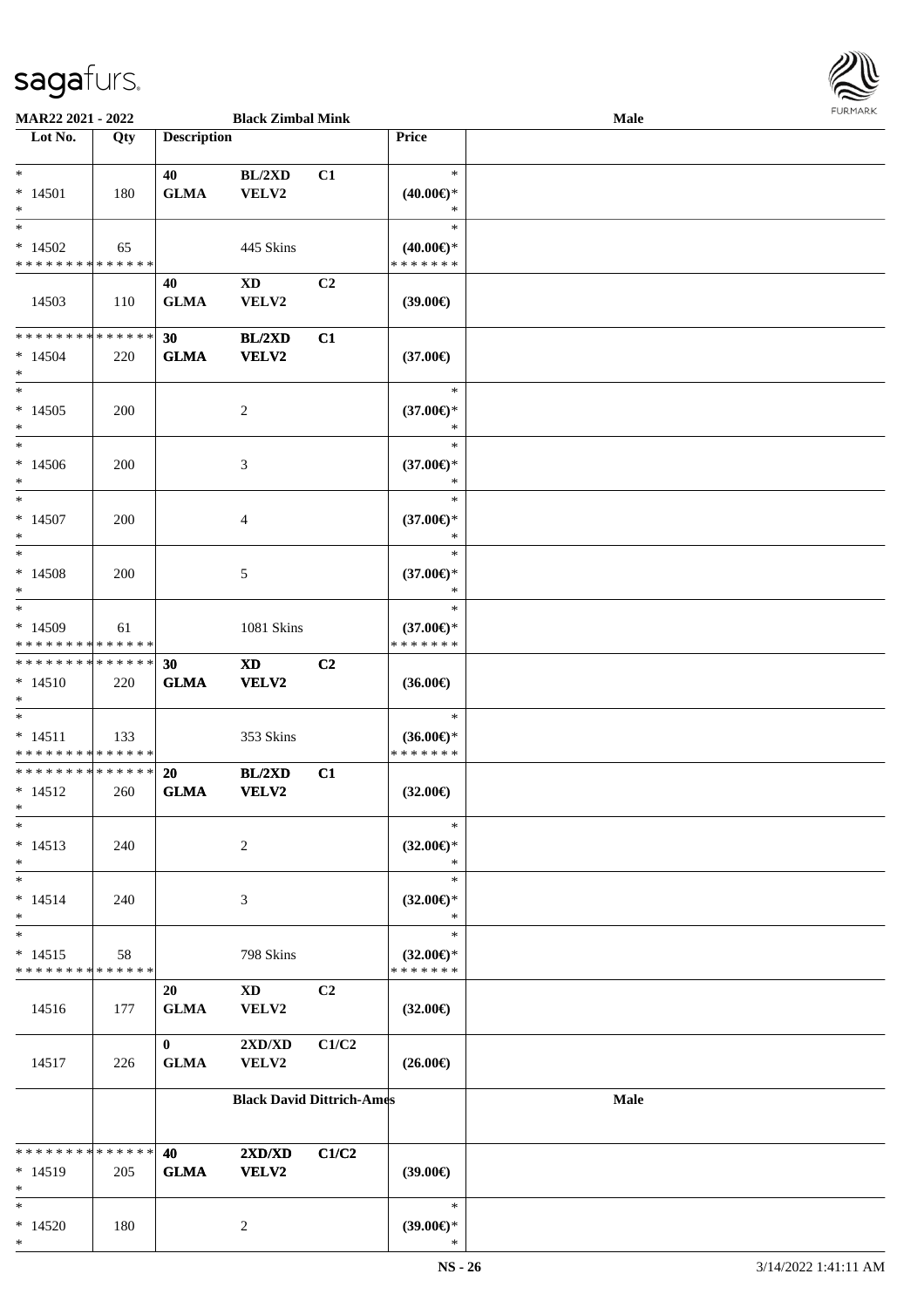

| MAR22 2021 - 2022                        |     |                    | <b>Black David Dittrich-Ames</b>                                                                     |       |                                      | Male | 1.9151111515 |
|------------------------------------------|-----|--------------------|------------------------------------------------------------------------------------------------------|-------|--------------------------------------|------|--------------|
| Lot No.                                  | Qty | <b>Description</b> |                                                                                                      |       | Price                                |      |              |
|                                          |     |                    |                                                                                                      |       |                                      |      |              |
| $\ast$                                   |     | 40                 | 2XD/XD                                                                                               | C1/C2 | $\ast$                               |      |              |
| $* 14521$                                | 176 | <b>GLMA</b>        | VELV2                                                                                                |       | $(39.00\epsilon)$ *                  |      |              |
| * * * * * * * * * * * * * *              |     |                    |                                                                                                      |       | * * * * * * *                        |      |              |
|                                          |     | 40                 | 2XD/XD                                                                                               | C1/C2 |                                      |      |              |
|                                          |     |                    |                                                                                                      |       |                                      |      |              |
| 14522                                    | 84  | <b>GLMA</b>        | VELV2                                                                                                |       | $(39.00\epsilon)$                    |      |              |
|                                          |     |                    |                                                                                                      |       |                                      |      |              |
| * * * * * * * * * * * * * *              |     | 30                 | BL/2XD                                                                                               | C1    |                                      |      |              |
| $*14523$                                 | 225 | <b>GLMA</b>        | VELV2                                                                                                |       | $(37.00\epsilon)$                    |      |              |
| $\ast$                                   |     |                    |                                                                                                      |       |                                      |      |              |
| $\ast$                                   |     |                    |                                                                                                      |       | $\ast$                               |      |              |
| $* 14524$                                | 200 |                    | $\boldsymbol{2}$                                                                                     |       | $(37.00\epsilon)$ *                  |      |              |
| $\ast$                                   |     |                    |                                                                                                      |       | $\ast$                               |      |              |
| $\overline{\phantom{1}}$                 |     |                    |                                                                                                      |       | $\ast$                               |      |              |
| $* 14525$                                | 200 |                    | 3                                                                                                    |       | $(37.00\epsilon)$ *                  |      |              |
| $\ast$                                   |     |                    |                                                                                                      |       | $\ast$                               |      |              |
| $\ast$                                   |     |                    |                                                                                                      |       | $\ast$                               |      |              |
| $* 14526$                                | 200 |                    | $\overline{\mathcal{A}}$                                                                             |       | $(37.00\epsilon)$ *                  |      |              |
| $\ast$                                   |     |                    |                                                                                                      |       | $\ast$                               |      |              |
| $\ast$                                   |     |                    |                                                                                                      |       | $\ast$                               |      |              |
|                                          |     |                    |                                                                                                      |       |                                      |      |              |
| $* 14527$                                | 129 |                    | 954 Skins                                                                                            |       | $(37.00\epsilon)$ *                  |      |              |
| * * * * * * * * * * * * * *              |     |                    |                                                                                                      |       | * * * * * * *                        |      |              |
| **************                           |     | 30                 | $\boldsymbol{\text{X}}\boldsymbol{\text{D}}\boldsymbol{/}\boldsymbol{\text{D}}\boldsymbol{\text{K}}$ | C2    |                                      |      |              |
| $*14528$                                 | 225 | <b>GLMA</b>        | <b>VELV2</b>                                                                                         |       | $(36.00\epsilon)$                    |      |              |
| $\ast$                                   |     |                    |                                                                                                      |       |                                      |      |              |
| $\ast$                                   |     |                    |                                                                                                      |       | $\ast$                               |      |              |
| $*14529$                                 | 200 |                    | $\overline{c}$                                                                                       |       | $(36.00\epsilon)$ *                  |      |              |
| $\ast$                                   |     |                    |                                                                                                      |       | $\ast$                               |      |              |
| $\ast$                                   |     |                    |                                                                                                      |       | $\ast$                               |      |              |
| $*14530$                                 | 200 |                    | 3                                                                                                    |       | $(36.00\epsilon)$ *                  |      |              |
| $\ast$                                   |     |                    |                                                                                                      |       | $\ast$                               |      |              |
| $\ast$                                   |     |                    |                                                                                                      |       | $\ast$                               |      |              |
|                                          |     |                    |                                                                                                      |       |                                      |      |              |
| $* 14531$<br>* * * * * * * * * * * * * * | 208 |                    | 833 Skins                                                                                            |       | $(36.00\epsilon)$ *<br>* * * * * * * |      |              |
| * * * * * * * * * * * * * *              |     |                    |                                                                                                      |       |                                      |      |              |
|                                          |     | 20                 | BL/2XD                                                                                               | C1    |                                      |      |              |
| $* 14532$                                | 265 | <b>GLMA</b>        | <b>VELV2</b>                                                                                         |       | $(32.00\epsilon)$                    |      |              |
| $*$                                      |     |                    |                                                                                                      |       |                                      |      |              |
| $*$                                      |     |                    |                                                                                                      |       | $\ast$                               |      |              |
| $* 14533$                                | 240 |                    | 2                                                                                                    |       | $(32.00\epsilon)$ *                  |      |              |
| $\ast$                                   |     |                    |                                                                                                      |       | $\ast$                               |      |              |
| $\ast$                                   |     |                    |                                                                                                      |       | $\ast$                               |      |              |
| $* 14534$                                | 240 |                    | 3                                                                                                    |       | $(32.00\epsilon)$ *                  |      |              |
| $\ast$                                   |     |                    |                                                                                                      |       | $\ast$                               |      |              |
| $\ast$                                   |     |                    |                                                                                                      |       | $\ast$                               |      |              |
| $* 14535$                                | 240 |                    | 4                                                                                                    |       | $(32.00\epsilon)$ *                  |      |              |
| $\ast$                                   |     |                    |                                                                                                      |       | $\ast$                               |      |              |
| $\ast$                                   |     |                    |                                                                                                      |       | $\ast$                               |      |              |
|                                          |     |                    |                                                                                                      |       |                                      |      |              |
| $*14536$<br>$*$                          | 240 |                    | 5                                                                                                    |       | $(32.00\epsilon)$ *<br>$\ast$        |      |              |
| $\ast$                                   |     |                    |                                                                                                      |       | $\ast$                               |      |              |
|                                          |     |                    |                                                                                                      |       |                                      |      |              |
| $* 14537$                                | 57  |                    | 1282 Skins                                                                                           |       | $(32.00\epsilon)$ *                  |      |              |
| * * * * * * * * * * * * * *              |     |                    |                                                                                                      |       | * * * * * * *                        |      |              |
| * * * * * * * * * * * * * * *            |     | <b>20</b>          | 2XD/XD                                                                                               | C1/C2 |                                      |      |              |
| $*14538$                                 | 265 | <b>GLMA</b>        | <b>VELV2</b>                                                                                         |       | $(32.00\epsilon)$                    |      |              |
| $*$                                      |     |                    |                                                                                                      |       |                                      |      |              |
| $*$                                      |     |                    |                                                                                                      |       | $*$                                  |      |              |
| $* 14539$                                | 240 |                    | 2                                                                                                    |       | $(32.00\epsilon)$ *                  |      |              |
| $*$                                      |     |                    |                                                                                                      |       | $\mathbb{R}^n$                       |      |              |
| $*$                                      |     |                    |                                                                                                      |       | $\ast$                               |      |              |
| $*14540$                                 | 224 |                    | 729 Skins                                                                                            |       | $(32.00\epsilon)$ *                  |      |              |
| * * * * * * * * * * * * * *              |     |                    |                                                                                                      |       | * * * * * * *                        |      |              |
|                                          |     |                    |                                                                                                      |       |                                      |      |              |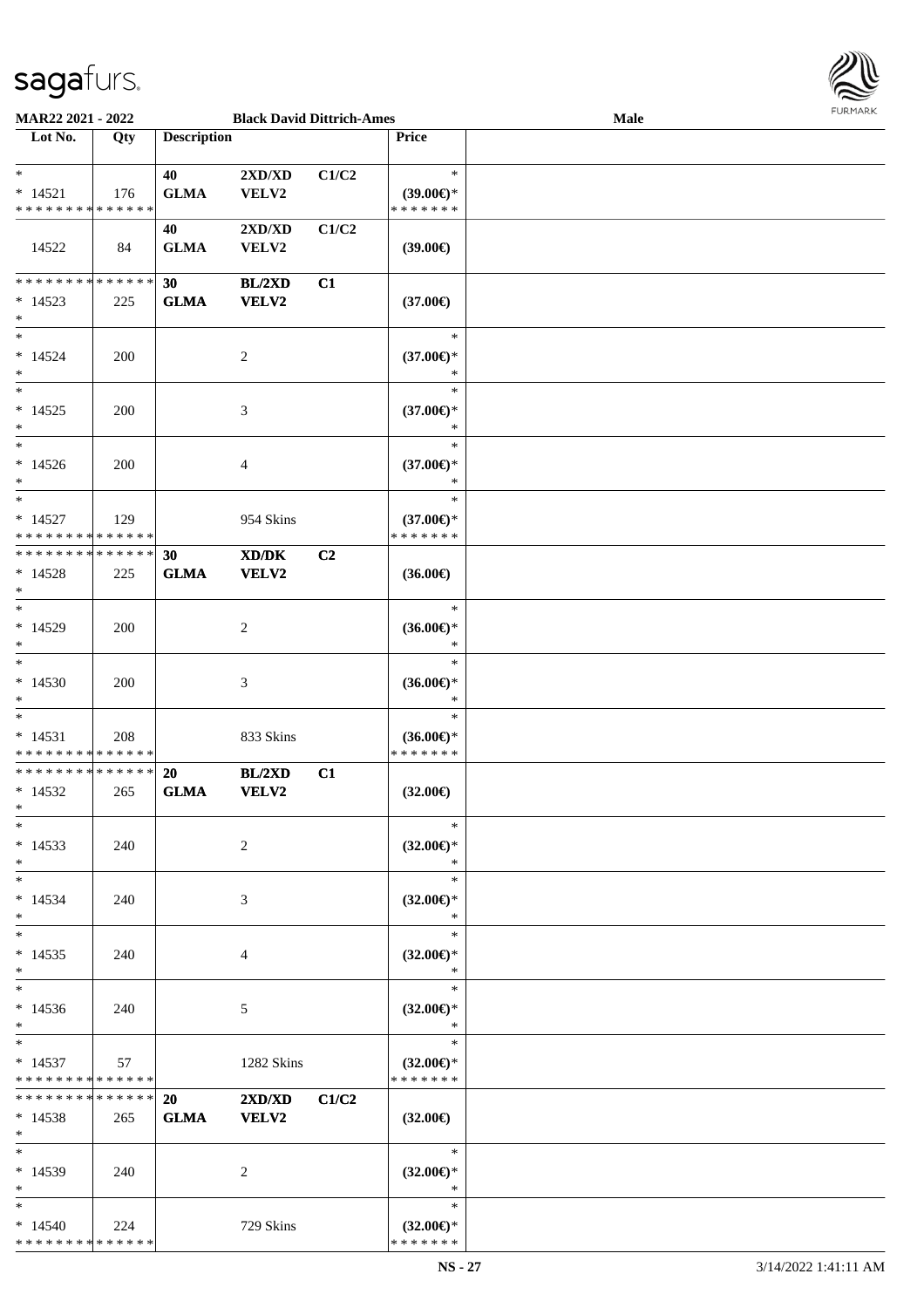\*



| MAR22 2021 - 2022                                                      |     |                             | <b>Black David Dittrich-Ames</b>                                                                                     |                |                                                | Male | <b>FURMARK</b> |
|------------------------------------------------------------------------|-----|-----------------------------|----------------------------------------------------------------------------------------------------------------------|----------------|------------------------------------------------|------|----------------|
| Lot No.                                                                | Qty | <b>Description</b>          |                                                                                                                      |                | <b>Price</b>                                   |      |                |
| * * * * * * * * * * * * * *<br>$* 14541$<br>$\ast$                     | 265 | 20<br><b>GLMA</b>           | $\boldsymbol{\text{X}}\boldsymbol{\text{D}}\boldsymbol{/}\boldsymbol{\text{D}}\boldsymbol{\text{K}}$<br><b>VELV2</b> | C <sub>2</sub> | $(31.00\epsilon)$                              |      |                |
| $\ast$<br>$* 14542$<br>$\ast$                                          | 240 |                             | $\overline{c}$                                                                                                       |                | $\ast$<br>$(31.00\epsilon)$ *<br>$\ast$        |      |                |
| $\ast$<br>$* 14543$<br>$\ast$                                          | 240 |                             | 3                                                                                                                    |                | $\ast$<br>$(31.00\epsilon)$ *<br>$\ast$        |      |                |
| $\ast$<br>$* 14544$<br>* * * * * * * * * * * * * *                     | 289 |                             | 1034 Skins                                                                                                           |                | $\ast$<br>$(31.00\epsilon)$ *<br>* * * * * * * |      |                |
| * * * * * * * * * * * * * * *<br>$*14545$<br>$\ast$                    | 285 | $\mathbf{0}$<br><b>GLMA</b> | BL/2XD<br><b>VELV2</b>                                                                                               | C1             | $(27.00\epsilon)$                              |      |                |
| $\overline{\phantom{0}}$<br>$*14546$<br>$\ast$                         | 260 |                             | 2                                                                                                                    |                | $\ast$<br>$(27.00\epsilon)$ *<br>$\ast$        |      |                |
| $\overline{\phantom{a}^*}$<br>$* 14547$<br>* * * * * * * * * * * * * * | 300 |                             | 845 Skins                                                                                                            |                | $\ast$<br>$(27.00\epsilon)$ *<br>* * * * * * * |      |                |
| 14548                                                                  | 115 | $\bf{0}$<br><b>GLMA</b>     | 2XD/XD<br>VELV2                                                                                                      | C1/C2          | $(26.00\epsilon)$                              |      |                |
| * * * * * * * * * * * * * *<br>$* 14549$<br>$\ast$                     | 285 | $\mathbf{0}$<br><b>GLMA</b> | XD/DK<br>VELV2                                                                                                       | C <sub>2</sub> | $(25.00\epsilon)$                              |      |                |
| $\ast$<br>$*14550$<br>$\ast$                                           | 260 |                             | 2                                                                                                                    |                | $\ast$<br>$(25.00\epsilon)$ *<br>∗             |      |                |
| $\ast$<br>$* 14551$<br>* * * * * * * * * * * * * *                     | 264 |                             | 809 Skins                                                                                                            |                | $\ast$<br>$(25.00\epsilon)$ *<br>* * * * * * * |      |                |
|                                                                        |     |                             | <b>Black E&amp;M Dittrich</b>                                                                                        |                |                                                | Male |                |
| 14553                                                                  | 114 | 50<br><b>GLMA</b>           | 2XD/XD<br><b>VELV2</b>                                                                                               | C1/C2          | $(48.00\epsilon)$                              |      |                |
| * * * * * * * * * * * * * *<br>$*14554$<br>$\ast$                      | 205 | 40<br><b>GLMA</b>           | 2XD/XD<br><b>VELV2</b>                                                                                               | C1/C2          | $(46.00\epsilon)$                              |      |                |
| $\ast$<br>$* 14555$<br>$\ast$                                          | 180 |                             | 2                                                                                                                    |                | $\ast$<br>$(46.00\epsilon)$ *<br>$\ast$        |      |                |
| $\ast$<br>$*14556$<br>* * * * * * * * * * * * * *                      | 185 |                             | 570 Skins                                                                                                            |                | $\ast$<br>$(46.00\epsilon)$ *<br>* * * * * * * |      |                |
| * * * * * * * * * * * * * * *<br>$*14557$<br>$*$                       | 225 | 30<br><b>GLMA</b>           | BL/2XD<br><b>VELV2</b>                                                                                               | C1             | $(40.00\epsilon)$                              |      |                |
| $\ast$<br>$* 14558$<br>$\ast$                                          | 200 |                             | 2                                                                                                                    |                | $\ast$<br>$(40.00\epsilon)$ *<br>$\ast$        |      |                |
| $\ast$<br>$*14559$<br>* * * * * * * * * * * * * *                      | 55  |                             | 480 Skins                                                                                                            |                | $\ast$<br>$(40.00\epsilon)$ *<br>* * * * * * * |      |                |
| * * * * * * * * * * * * * * *<br>$*14560$                              | 225 | 30<br><b>GLMA</b>           | XD/DK<br>VELV2                                                                                                       | C2             | $(39.00\epsilon)$                              |      |                |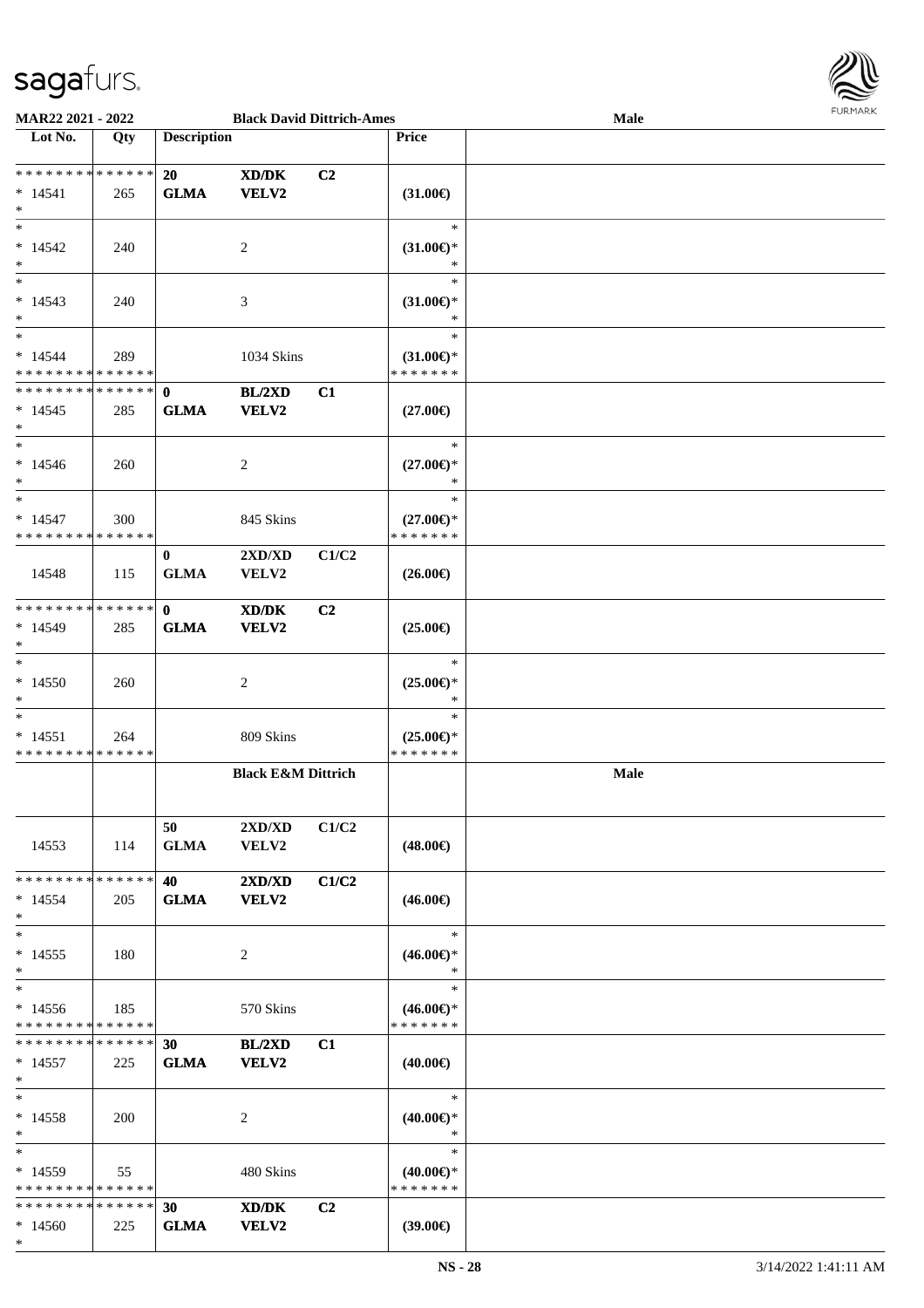

| MAR22 2021 - 2022                                            |            |                                | <b>Black E&amp;M Dittrich</b>                |       |                                                | Male        |  |
|--------------------------------------------------------------|------------|--------------------------------|----------------------------------------------|-------|------------------------------------------------|-------------|--|
| Lot No.                                                      | Qty        | <b>Description</b>             |                                              |       | Price                                          |             |  |
| $\ast$<br>$* 14561$<br>$\ast$                                | 200        | 30<br><b>GLMA</b>              | $\bold{X}\bold{D}/\bold{D}\bold{K}$<br>VELV2 | C2    | $\ast$<br>$(39.00\epsilon)$ *<br>$\ast$        |             |  |
| $\overline{\ast}$<br>$*14562$<br>* * * * * * * * * * * * * * | 31         |                                | 456 Skins                                    |       | $\ast$<br>$(39.00€)$ *<br>* * * * * * *        |             |  |
| * * * * * * * * * * * * * *<br>$*14563$<br>$\ast$            | 265        | <b>20</b><br><b>GLMA</b>       | 2XD/XD<br><b>VELV2</b>                       | C1/C2 | $(35.00\epsilon)$                              |             |  |
| $\overline{\phantom{a}^*}$<br>$*14564$<br>$\ast$             | 240        |                                | $\sqrt{2}$                                   |       | $\ast$<br>$(35.00\epsilon)$ *<br>$\ast$        |             |  |
| $\ast$<br>$*14565$<br>* * * * * * * * * * * * * *            | 58         |                                | 563 Skins                                    |       | $\ast$<br>$(35.00\epsilon)$ *<br>* * * * * * * |             |  |
| 14566                                                        | 101        | $\bf{0}$<br><b>GLMA</b>        | 2XD/XD<br><b>VELV2</b>                       | C1/C2 | (30.00)                                        |             |  |
| 14567                                                        | 99         | $\bf{0}$<br><b>GLMA</b>        | 2XD/XD<br>VELV2                              | C1/C2 | (30.00)                                        |             |  |
|                                                              |            |                                | <b>Black Patrick</b>                         |       |                                                | <b>Male</b> |  |
| **************<br>$*14569$<br>$\ast$                         | 205        | 40<br><b>GLMA</b>              | BL/2XD<br><b>VELV2</b>                       | C1    | $(42.00\epsilon)$                              |             |  |
| $\ast$<br>$* 14570$<br>$\ast$                                | 180        |                                | $\overline{c}$                               |       | $\ast$<br>$(42.00\epsilon)$ *<br>$\ast$        |             |  |
| $\ast$<br>$* 14571$<br>* * * * * * * * * * * * * *           | 120        |                                | 505 Skins                                    |       | $\ast$<br>$(42.00\epsilon)$ *<br>* * * * * * * |             |  |
| **************<br>$* 14572$<br>$*$                           | 205        | 40<br><b>GLMA</b>              | XD/DK<br><b>VELV2</b>                        | C2    | $(41.00\epsilon)$                              |             |  |
| $\ast$<br>$*14573$<br>* * * * * * * * * * * * * *            | 56         |                                | 261 Skins                                    |       | $\ast$<br>$(41.00\epsilon)$ *<br>* * * * * * * |             |  |
| 14574                                                        | 238        | 30 <sup>1</sup><br><b>GLMA</b> | BL/2XD<br>VELV2                              | C1    | $(40.00\epsilon)$                              |             |  |
| * * * * * * * * * * * * * *<br>$*14575$<br>$\ast$            | 225        | 30<br><b>GLMA</b>              | XD/DK<br>VELV2                               | C2    | $(39.00\epsilon)$                              |             |  |
| $\ast$<br>$* 14576$<br>$\ast$                                | 200        |                                | 2                                            |       | $\ast$<br>$(39.00\epsilon)$ *<br>$\ast$        |             |  |
| $\ast$<br>$* 14577$<br>$*$                                   | <b>200</b> |                                | 3                                            |       | $\ast$<br>(39.00)<br>$\ast$                    |             |  |
| $\ast$<br>$* 14578$<br>$\ast$                                | <b>200</b> |                                | 4                                            |       | $\ast$<br>$(39.00\epsilon)$ *<br>$\ast$        |             |  |
| $\ast$<br>$*14579$<br>$\ast$                                 | 200        |                                | 5                                            |       | $\ast$<br>$(39.00\epsilon)$ *<br>$\ast$        |             |  |
| $\ast$<br>$*14580$<br>* * * * * * * * * * * * * *            | 229        |                                | 1254 Skins                                   |       | $\ast$<br>$(39.00\epsilon)$ *<br>* * * * * * * |             |  |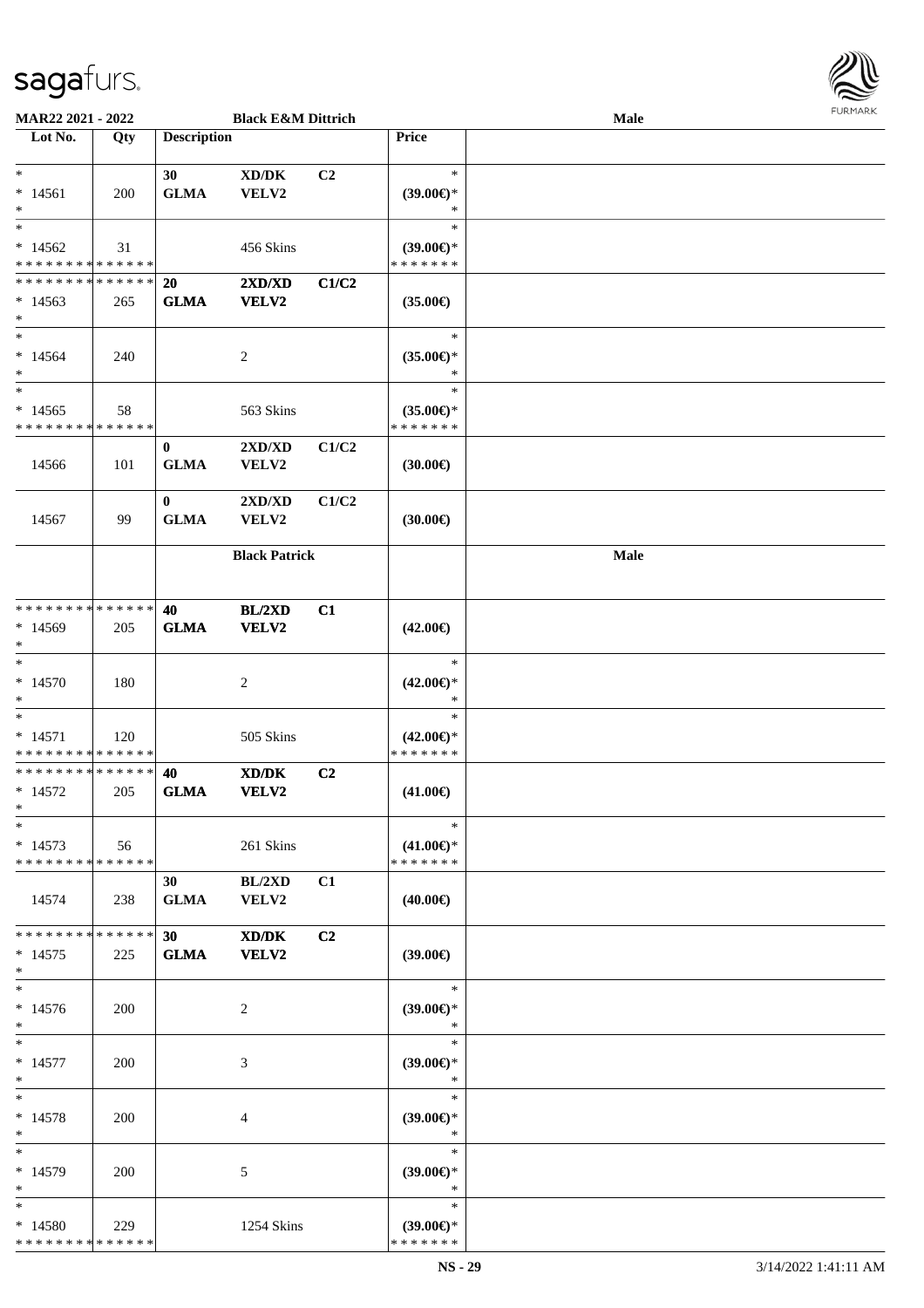

| MAR22 2021 - 2022           |     |                    | <b>Black Patrick</b> |                |                                      | Male | <b>FURMARK</b> |
|-----------------------------|-----|--------------------|----------------------|----------------|--------------------------------------|------|----------------|
| Lot No.                     | Qty | <b>Description</b> |                      |                | Price                                |      |                |
| **************              |     | 20                 | XD/DK                | C2             |                                      |      |                |
| $* 14581$<br>$\ast$         | 265 | <b>GLMA</b>        | VELV2                |                | $(32.00\epsilon)$                    |      |                |
| $*$                         |     |                    |                      |                | $\ast$                               |      |                |
| $* 14582$<br>$\ast$         | 240 |                    | $\mathbf{2}$         |                | $(32.00\epsilon)$ *<br>∗             |      |                |
| $\ast$                      |     |                    |                      |                | $\ast$                               |      |                |
| $* 14583$<br>$\ast$         | 240 |                    | 3                    |                | $(32.00\epsilon)$ *<br>∗             |      |                |
| $*$<br>$* 14584$<br>$\ast$  | 240 |                    | 4                    |                | $\ast$<br>$(32.00\epsilon)$ *<br>$*$ |      |                |
| $*$                         |     |                    |                      |                | $\ast$                               |      |                |
| $* 14585$<br>************** | 181 |                    | 1166 Skins           |                | $(32.00\epsilon)$ *<br>* * * * * * * |      |                |
| **************              |     | $\mathbf{0}$       | XD/DK                | C <sub>2</sub> |                                      |      |                |
| $*14586$<br>$\ast$          | 285 | <b>GLMA</b>        | VELV2                |                | $(26.00\epsilon)$                    |      |                |
| $*$                         |     |                    |                      |                | $\ast$                               |      |                |
| $* 14587$<br>************** | 158 |                    | 443 Skins            |                | $(26.00\epsilon)$ *<br>* * * * * * * |      |                |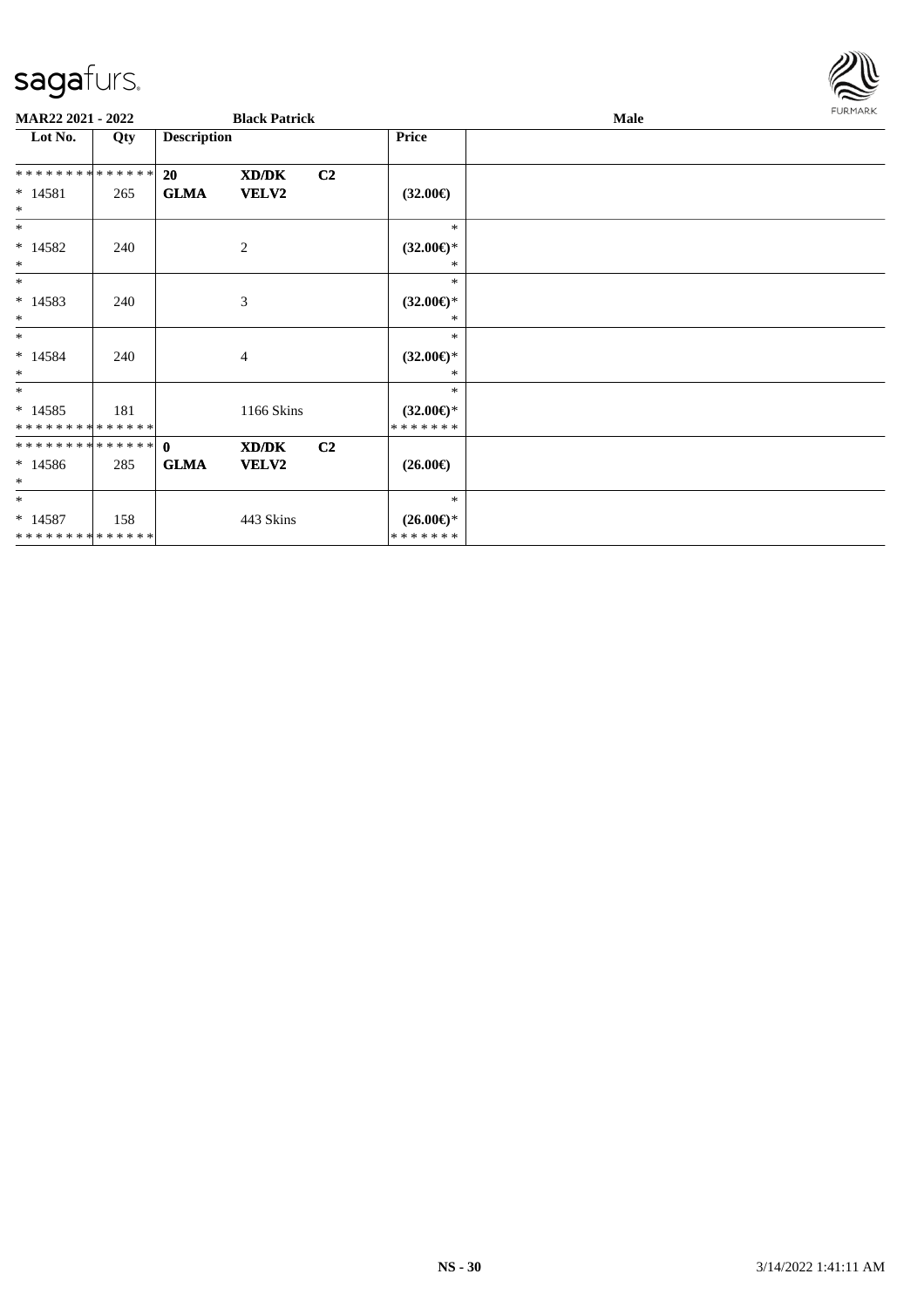

| MAR22 2021 - 2022                                  |     |                             | <b>Black Springbrook</b>                                         |                |                                                | Male |  |
|----------------------------------------------------|-----|-----------------------------|------------------------------------------------------------------|----------------|------------------------------------------------|------|--|
| Lot No.                                            | Qty | <b>Description</b>          |                                                                  |                | Price                                          |      |  |
| 14601                                              | 141 | 40<br><b>VSLA</b>           | 2XD/XD<br>VELV2                                                  | C1/C2          | 33.00€                                         |      |  |
| * * * * * * * * * * * * * *<br>$*14602$<br>$\ast$  | 205 | 30<br><b>VSLA</b>           | 2XD/XD<br><b>VELV2</b>                                           | C1/C2          | $(31.00\epsilon)$                              |      |  |
| $\ast$<br>$*14603$<br>* * * * * * * * * * * * * *  | 180 |                             | 385 Skins                                                        |                | $\ast$<br>$(31.00\epsilon)$ *<br>* * * * * * * |      |  |
| * * * * * * * * * * * * * *<br>$*14604$<br>$\ast$  | 245 | 20<br><b>VSLA</b>           | 2XD/XD<br>VELV2                                                  | C1/C2          | $(27.00\epsilon)$                              |      |  |
| $\ast$<br>$*14605$<br>$\ast$                       | 220 |                             | $\overline{c}$                                                   |                | $\ast$<br>$(27.00\epsilon)$ *<br>$\ast$        |      |  |
| $\ast$<br>$*14606$<br>* * * * * * * * * * * * * *  | 98  |                             | 563 Skins                                                        |                | $\ast$<br>$(27.00\epsilon)$ *<br>* * * * * * * |      |  |
| * * * * * * * * * * * * * *<br>$*14607$<br>$\ast$  | 265 | $\mathbf{0}$<br><b>VSLA</b> | 2XD/XD<br>VELV2                                                  | C1/C2          | $(22.50\epsilon)$                              |      |  |
| $\ast$<br>$*14608$<br>* * * * * * * * * * * * * *  | 152 |                             | 417 Skins                                                        |                | $\ast$<br>$(22.50\epsilon)$ *<br>* * * * * * * |      |  |
|                                                    |     |                             | <b>Black Zimbal Mink</b>                                         |                |                                                | Male |  |
| 14610                                              | 78  | 50<br><b>VSLA</b>           | 2XD/XD<br>VELV2                                                  | C1/C2          | $(38.00\epsilon)$                              |      |  |
| * * * * * * * * * * * * * *<br>$* 14611$<br>$\ast$ | 200 | 40<br><b>VSLA</b>           | BL/2XD<br>VELV2                                                  | C1             | 35.00€                                         |      |  |
| $\ast$<br>$* 14612$<br>$*$                         | 180 |                             | 2                                                                |                | $\ast$<br>35.00€*<br>$\ast$                    |      |  |
| $*$<br>$* 14613$<br>* * * * * * * * * * * * * * *  | 130 |                             | 510 Skins                                                        |                | $\ast$<br>35.00€*<br>* * * * * * *             |      |  |
| 14614                                              | 125 | 40<br><b>VSLA</b>           | $\boldsymbol{\mathrm{X}}\boldsymbol{\mathrm{D}}$<br><b>VELV2</b> | C <sub>2</sub> | 34.00€                                         |      |  |
| * * * * * * * * * * * * * * *<br>$*14615$<br>$*$   | 200 | 30                          | <b>BL/2XD</b><br>VSLA VELV2                                      | C1             | 32.00€                                         |      |  |
| $*$<br>$* 14616$<br>$*$                            | 180 |                             | $\overline{2}$                                                   |                | $\ast$<br>32.00€*<br>$\ast$                    |      |  |
| $\ast$<br>$* 14617$<br>$*$                         | 180 |                             | 3                                                                |                | $\ast$<br>32.00€*<br>$\ast$                    |      |  |
| $*$<br>$* 14618$<br>$*$                            | 180 |                             | 4                                                                |                | $\ast$<br>32.00€*<br>$\ast$                    |      |  |
| $\ast$<br>$* 14619$<br>$*$                         | 180 |                             | 5                                                                |                | $\ast$<br>32.00€*<br>$\ast$                    |      |  |
| $*$<br>$*14620$<br>$*$                             | 180 |                             | 6                                                                |                | $*$<br>32.00€*<br>$\ast$                       |      |  |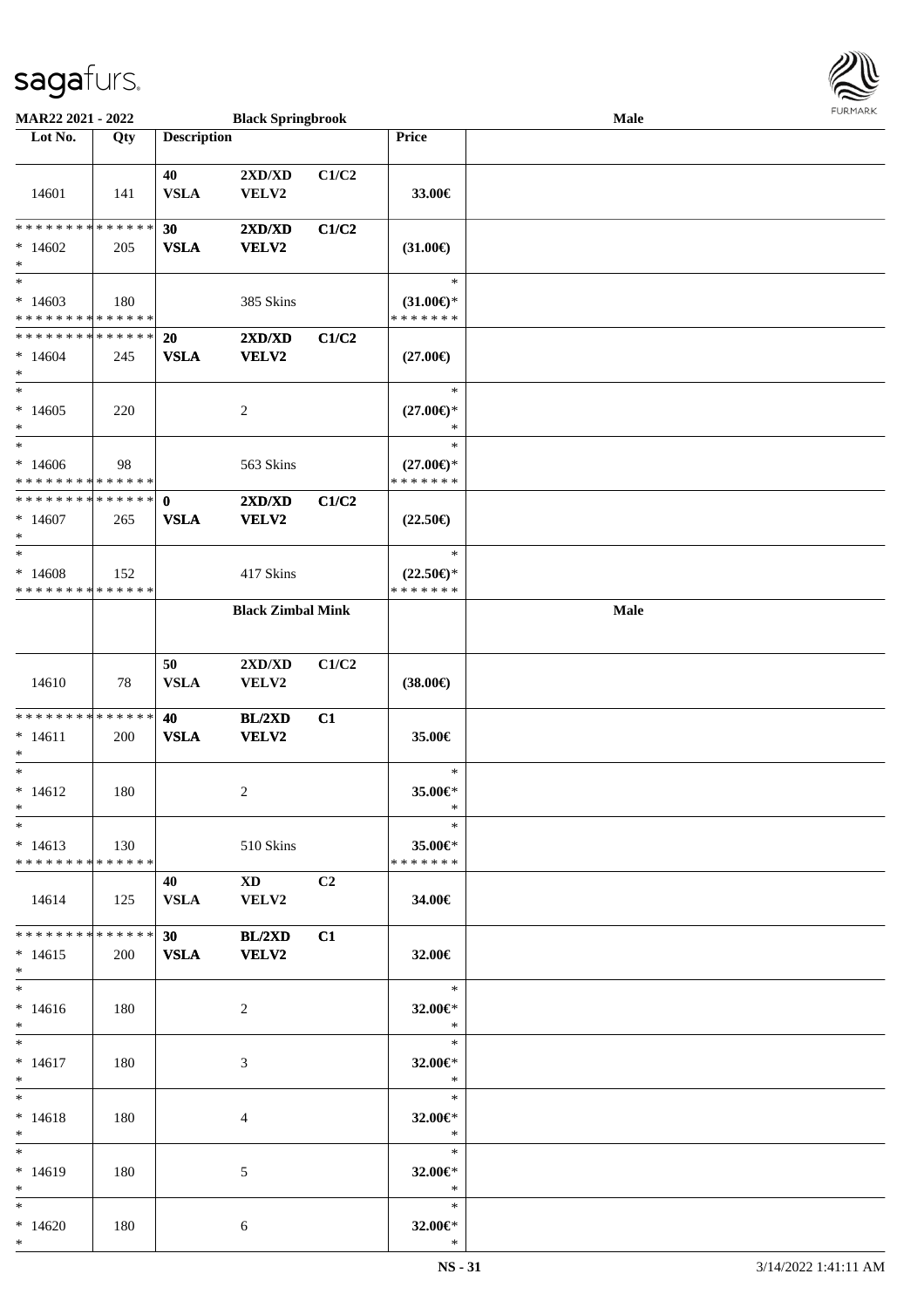| MAR22 2021 - 2022                  |     |                         | <b>Black Zimbal Mink</b>                  |       |                                      | <b>Male</b> | <b>FURMARI</b> |
|------------------------------------|-----|-------------------------|-------------------------------------------|-------|--------------------------------------|-------------|----------------|
| $\overline{\phantom{1}}$ Lot No.   | Qty | <b>Description</b>      |                                           |       | Price                                |             |                |
| $*$                                |     | 30                      | BL/2XD                                    | C1    | $\ast$                               |             |                |
| $* 14621$                          | 180 | <b>VSLA</b>             | VELV2                                     |       | 32.00€*                              |             |                |
| $\ast$                             |     |                         |                                           |       | $\ast$                               |             |                |
| $\ast$                             |     |                         |                                           |       | $\ast$                               |             |                |
| $*14622$                           | 180 |                         | $8\,$                                     |       | 32.00€*                              |             |                |
| $\ast$<br>$\overline{\phantom{0}}$ |     |                         |                                           |       | $\ast$<br>$\ast$                     |             |                |
| $*14623$                           | 62  |                         | 1522 Skins                                |       | 32.00€*                              |             |                |
| * * * * * * * * * * * * * *        |     |                         |                                           |       | * * * * * * *                        |             |                |
| **************                     |     | 30                      | $\mathbf{X}\mathbf{D}$                    | C2    |                                      |             |                |
| $*14624$                           | 200 | <b>VSLA</b>             | VELV2                                     |       | $(32.00\epsilon)$                    |             |                |
| $\ast$                             |     |                         |                                           |       |                                      |             |                |
| $\ast$                             |     |                         |                                           |       | $\ast$                               |             |                |
| $*14625$<br>$\ast$                 | 180 |                         | $\overline{2}$                            |       | $(32.00\epsilon)$ *<br>$\ast$        |             |                |
| $_{\ast}$                          |     |                         |                                           |       | $\ast$                               |             |                |
| $*14626$                           | 92  |                         | 472 Skins                                 |       | $(32.00\epsilon)$ *                  |             |                |
| * * * * * * * * * * * * * *        |     |                         |                                           |       | * * * * * * *                        |             |                |
| * * * * * * * * * * * * * *        |     | 20                      | BL/2XD                                    | C1    |                                      |             |                |
| $*14627$                           | 240 | <b>VSLA</b>             | VELV2                                     |       | $(28.00\epsilon)$                    |             |                |
| $\ast$                             |     |                         |                                           |       |                                      |             |                |
| $\ast$                             |     |                         |                                           |       | $\ast$                               |             |                |
| $*14628$                           | 220 |                         | 2                                         |       | $(28.00\epsilon)$ *                  |             |                |
| $\ast$<br>$\overline{\phantom{0}}$ |     |                         |                                           |       | $\ast$<br>$\ast$                     |             |                |
| $*14629$                           | 220 |                         | $\mathfrak{Z}$                            |       | $(28.00\epsilon)$ *                  |             |                |
| $\ast$                             |     |                         |                                           |       | $\ast$                               |             |                |
| $\ast$                             |     |                         |                                           |       | $\ast$                               |             |                |
| $*14630$                           | 47  |                         | 727 Skins                                 |       | $(28.00\epsilon)$ *                  |             |                |
| * * * * * * * * * * * * * *        |     |                         |                                           |       | * * * * * * *                        |             |                |
|                                    |     | 20                      | $\mathbf{X}\mathbf{D}$                    | C2    |                                      |             |                |
| 14631                              | 193 | <b>VSLA</b>             | VELV2                                     |       | $(27.00\epsilon)$                    |             |                |
|                                    |     |                         |                                           |       |                                      |             |                |
| 14632                              | 272 | $\bf{0}$<br><b>VSLA</b> | $2{\bf X}{\bf D}/{\bf X}{\bf D}$<br>VELV2 | C1/C2 | $(23.50\epsilon)$                    |             |                |
|                                    |     |                         |                                           |       |                                      |             |                |
|                                    |     |                         | <b>Black David Dittrich-Ames</b>          |       |                                      | Male        |                |
|                                    |     |                         |                                           |       |                                      |             |                |
| * * * * * * * * * * * * * * *      |     | 40                      | 2XD/XD                                    | C1/C2 |                                      |             |                |
| $*14634$                           | 205 | <b>VSLA</b>             | <b>VELV2</b>                              |       | 34.00€                               |             |                |
| $\ast$                             |     |                         |                                           |       |                                      |             |                |
| $\ast$                             |     |                         |                                           |       | $\ast$                               |             |                |
| $*14635$                           | 56  |                         | 261 Skins                                 |       | 34.00€*                              |             |                |
| * * * * * * * * * * * * * *        |     |                         |                                           |       | * * * * * * *                        |             |                |
| * * * * * * * * * * * * * *        |     | 30                      | 2XD/XD                                    | C1/C2 |                                      |             |                |
| $*14636$<br>$\ast$                 | 205 | <b>VSLA</b>             | <b>VELV2</b>                              |       | $(32.00\epsilon)$                    |             |                |
| $\ast$                             |     |                         |                                           |       | $\ast$                               |             |                |
| $* 14637$                          | 180 |                         | $\overline{c}$                            |       | $(32.00\epsilon)$ *                  |             |                |
| $\ast$                             |     |                         |                                           |       | $\ast$                               |             |                |
| $\ast$                             |     |                         |                                           |       | $\ast$                               |             |                |
| $*14638$                           | 180 |                         | 3                                         |       | $(32.00\epsilon)$ *                  |             |                |
| $\ast$                             |     |                         |                                           |       | $\ast$                               |             |                |
| $\ast$                             |     |                         |                                           |       | $\ast$                               |             |                |
| $*14639$                           | 180 |                         | 4                                         |       | $(32.00\epsilon)$ *                  |             |                |
| $\ast$                             |     |                         |                                           |       | ∗                                    |             |                |
| $\ast$<br>$*14640$                 | 120 |                         | 865 Skins                                 |       | ∗                                    |             |                |
| * * * * * * * * * * * * * *        |     |                         |                                           |       | $(32.00\epsilon)$ *<br>* * * * * * * |             |                |
|                                    |     |                         |                                           |       |                                      |             |                |

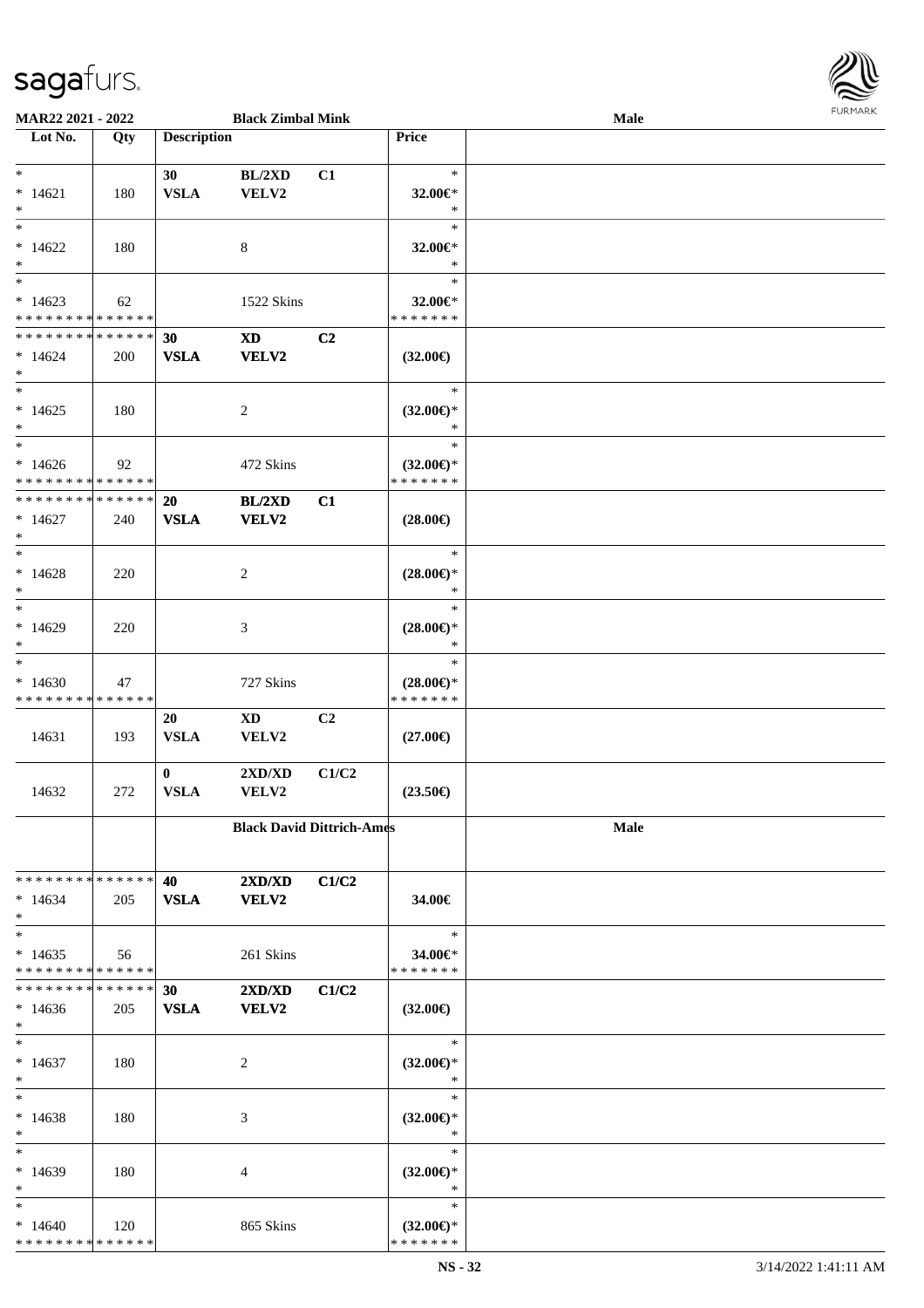

| MAR22 2021 - 2022             |     |                    | <b>Black David Dittrich-Ames</b> |       |                     | <b>Male</b> |  |
|-------------------------------|-----|--------------------|----------------------------------|-------|---------------------|-------------|--|
| Lot No.                       | Qty | <b>Description</b> |                                  |       | Price               |             |  |
|                               |     |                    |                                  |       |                     |             |  |
| * * * * * * * * * * * * * *   |     | 20                 | BL/2XD                           | C1    |                     |             |  |
| $*14641$                      | 245 | <b>VSLA</b>        | VELV2                            |       | $(28.00\epsilon)$   |             |  |
| $\ast$                        |     |                    |                                  |       |                     |             |  |
| $*$                           |     |                    |                                  |       | $\ast$              |             |  |
|                               |     |                    |                                  |       |                     |             |  |
| $*14642$                      | 220 |                    | 2                                |       | $(28.00\epsilon)$ * |             |  |
| $*$                           |     |                    |                                  |       | $\ast$              |             |  |
| $\overline{\phantom{0}}$      |     |                    |                                  |       | $\ast$              |             |  |
| $*14643$                      | 234 |                    | 699 Skins                        |       | $(28.00\epsilon)$ * |             |  |
| * * * * * * * * * * * * * *   |     |                    |                                  |       | * * * * * * *       |             |  |
| * * * * * * * * * * * * * *   |     | <b>20</b>          | XD/DK                            | C2    |                     |             |  |
| $*14644$                      | 245 | <b>VSLA</b>        | <b>VELV2</b>                     |       | 27.00€              |             |  |
| $*$                           |     |                    |                                  |       |                     |             |  |
| $*$                           |     |                    |                                  |       | $\ast$              |             |  |
| $*14645$                      | 220 |                    | 2                                |       | 27.00€*             |             |  |
| $*$                           |     |                    |                                  |       | $\ast$              |             |  |
|                               |     |                    |                                  |       |                     |             |  |
| $*$                           |     |                    |                                  |       | $\ast$              |             |  |
| $*14646$                      | 220 |                    | 3                                |       | $(27.00\epsilon)$ * |             |  |
| $*$                           |     |                    |                                  |       | $\ast$              |             |  |
| $*$                           |     |                    |                                  |       | $\ast$              |             |  |
| $* 14647$                     | 100 |                    | 785 Skins                        |       | $(27.00\epsilon)$ * |             |  |
| * * * * * * * * * * * * * * * |     |                    |                                  |       | * * * * * * *       |             |  |
| ************** 0              |     |                    | 2XD/XD                           | C1/C2 |                     |             |  |
| $*14648$                      | 265 | <b>VSLA</b>        | <b>VELV2</b>                     |       | $(23.50\epsilon)$   |             |  |
| $*$                           |     |                    |                                  |       |                     |             |  |
| $*$                           |     |                    |                                  |       | $\ast$              |             |  |
|                               |     |                    |                                  |       |                     |             |  |
| $*14649$                      | 240 |                    | 2                                |       | $(23.50\epsilon)$ * |             |  |
| $*$                           |     |                    |                                  |       | $\ast$              |             |  |
| $\ast$                        |     |                    |                                  |       | $\ast$              |             |  |
| $*14650$                      | 240 |                    | 3                                |       | $(23.50\epsilon)$ * |             |  |
| $*$                           |     |                    |                                  |       | $\ast$              |             |  |
| $*$                           |     |                    |                                  |       | $\ast$              |             |  |
| $* 14651$                     | 240 |                    | 4                                |       | $(23.50\epsilon)$ * |             |  |
| $\ast$                        |     |                    |                                  |       | $\ast$              |             |  |
| $*$                           |     |                    |                                  |       | $\ast$              |             |  |
|                               |     |                    |                                  |       |                     |             |  |
| $*14652$                      | 240 |                    | 5                                |       | $(23.50\epsilon)$ * |             |  |
| $*$                           |     |                    |                                  |       | $\ast$              |             |  |
| $\ast$                        |     |                    |                                  |       | $\ast$              |             |  |
| $*14653$                      | 104 |                    | 1329 Skins                       |       | $(23.50\epsilon)$ * |             |  |
| * * * * * * * * * * * * * *   |     |                    |                                  |       | * * * * * * *       |             |  |
|                               |     |                    | <b>Black E&amp;M Dittrich</b>    |       |                     | Male        |  |
|                               |     |                    |                                  |       |                     |             |  |
|                               |     |                    |                                  |       |                     |             |  |
|                               |     | 50                 | 2XD/XD                           | C1/C2 |                     |             |  |
| 14655                         | 82  | <b>VSLA</b>        | <b>VELV2</b>                     |       | (50.00)             |             |  |
|                               |     |                    |                                  |       |                     |             |  |
| * * * * * * * * * * * * * * * |     | 40                 | BL/2XD                           | C1    |                     |             |  |
| $*14656$                      |     | <b>VSLA</b>        | <b>VELV2</b>                     |       |                     |             |  |
|                               | 205 |                    |                                  |       | $(48.00\epsilon)$   |             |  |
| $*$                           |     |                    |                                  |       |                     |             |  |
| $\ast$                        |     |                    |                                  |       | $\ast$              |             |  |
| $*14657$                      | 185 |                    | 390 Skins                        |       | $(48.00\epsilon)$ * |             |  |
| * * * * * * * * * * * * * *   |     |                    |                                  |       | * * * * * * *       |             |  |
| * * * * * * * * * * * * * * * |     | 40                 | XD/DK                            | C2    |                     |             |  |
| $*14658$                      | 205 | <b>VSLA</b>        | <b>VELV2</b>                     |       | $(47.00\epsilon)$   |             |  |
| $*$                           |     |                    |                                  |       |                     |             |  |
| $\ast$                        |     |                    |                                  |       | $\ast$              |             |  |
| $*14659$                      | 49  |                    | 254 Skins                        |       | $(47.00\epsilon)$ * |             |  |
| * * * * * * * * * * * * * *   |     |                    |                                  |       | * * * * * * *       |             |  |
| * * * * * * * * * * * * * * * |     | 30                 | BL/2XD                           | C1    |                     |             |  |
| $*14660$                      | 205 | <b>VSLA</b>        | <b>VELV2</b>                     |       | $(44.00\epsilon)$   |             |  |
| $\ast$                        |     |                    |                                  |       |                     |             |  |
|                               |     |                    |                                  |       |                     |             |  |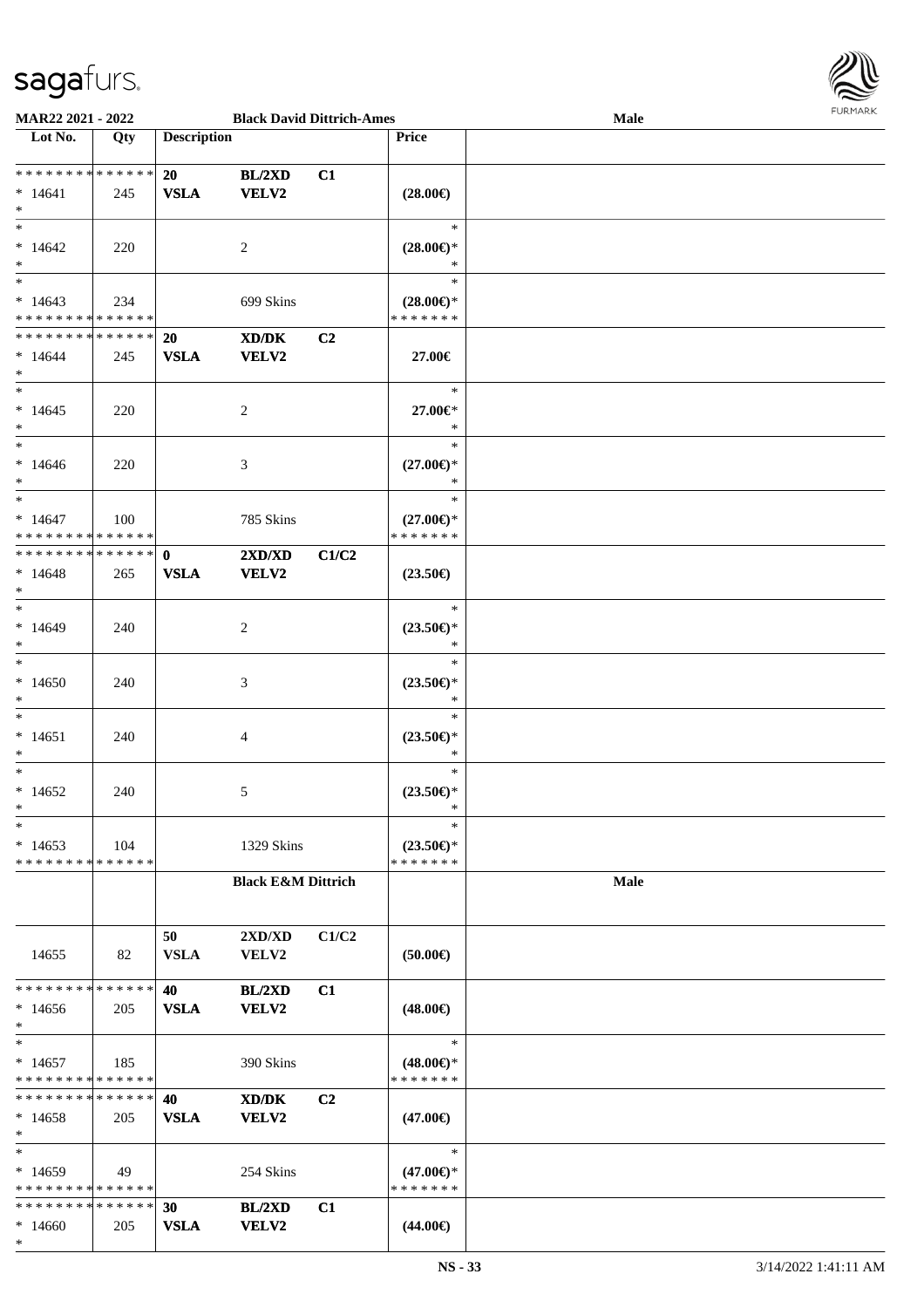\*



| MAR22 2021 - 2022                       |     |                    | <b>Black E&amp;M Dittrich</b> |                |                                      | <b>Male</b> |  |
|-----------------------------------------|-----|--------------------|-------------------------------|----------------|--------------------------------------|-------------|--|
| Lot No.                                 | Qty | <b>Description</b> |                               |                | <b>Price</b>                         |             |  |
|                                         |     |                    |                               |                |                                      |             |  |
| $*$                                     |     | 30                 | BL/2XD                        | C1             | $\ast$                               |             |  |
| $*14661$                                | 180 | <b>VSLA</b>        | VELV2                         |                | $(44.00\epsilon)$ *                  |             |  |
| $\ast$                                  |     |                    |                               |                | ∗                                    |             |  |
| $\ast$                                  |     |                    |                               |                | $\ast$                               |             |  |
| $*14662$                                | 180 |                    | 3                             |                | $(44.00\epsilon)$ *                  |             |  |
| $\ast$                                  |     |                    |                               |                | $\ast$                               |             |  |
| $\overline{\ast}$                       |     |                    |                               |                | $\ast$                               |             |  |
|                                         |     |                    |                               |                |                                      |             |  |
| $*14663$                                | 130 |                    | 695 Skins                     |                | $(44.00\epsilon)$ *                  |             |  |
| * * * * * * * * * * * * * *             |     |                    |                               |                | * * * * * * *                        |             |  |
| * * * * * * * * * * * * * *             |     | 30                 | XD/DK                         | C <sub>2</sub> |                                      |             |  |
| $*14664$                                | 205 | <b>VSLA</b>        | VELV2                         |                | $(43.00\epsilon)$                    |             |  |
| $*$                                     |     |                    |                               |                |                                      |             |  |
| $*$                                     |     |                    |                               |                | $\ast$                               |             |  |
| $*14665$                                | 180 |                    | 2                             |                | $(43.00\epsilon)$ *                  |             |  |
| $\ast$                                  |     |                    |                               |                | $\ast$                               |             |  |
| $*$                                     |     |                    |                               |                | $\ast$                               |             |  |
|                                         |     |                    |                               |                |                                      |             |  |
| $*14666$<br>* * * * * * * * * * * * * * | 97  |                    | 482 Skins                     |                | $(43.00\epsilon)$ *<br>* * * * * * * |             |  |
|                                         |     |                    |                               |                |                                      |             |  |
| * * * * * * * * * * * * * *             |     | 20                 | BL/2XD                        | C1             |                                      |             |  |
| $*14667$                                | 245 | <b>VSLA</b>        | VELV2                         |                | $(38.00\epsilon)$                    |             |  |
| $*$                                     |     |                    |                               |                |                                      |             |  |
| $*$                                     |     |                    |                               |                | $\ast$                               |             |  |
| $*14668$                                | 57  |                    | 302 Skins                     |                | $(38.00\epsilon)$ *                  |             |  |
| * * * * * * * * * * * * * *             |     |                    |                               |                | * * * * * * *                        |             |  |
| * * * * * * * * * * * * * * *           |     | 20                 | XD/DK                         | C <sub>2</sub> |                                      |             |  |
| $*14669$                                | 245 | <b>VSLA</b>        | VELV2                         |                | $(37.00\epsilon)$                    |             |  |
| $*$                                     |     |                    |                               |                |                                      |             |  |
| $\ast$                                  |     |                    |                               |                | $\ast$                               |             |  |
|                                         |     |                    |                               |                |                                      |             |  |
| $*14670$                                | 137 |                    | 382 Skins                     |                | $(37.00\epsilon)$ *                  |             |  |
| * * * * * * * * * * * * * *             |     |                    |                               |                | * * * * * * *                        |             |  |
|                                         |     | $\bf{0}$           | 2XD/XD                        | C1/C2          |                                      |             |  |
| 14671                                   | 187 | <b>VSLA</b>        | VELV2                         |                | $(33.00\epsilon)$                    |             |  |
|                                         |     |                    |                               |                |                                      |             |  |
|                                         |     |                    | <b>Black Patrick</b>          |                |                                      | Male        |  |
|                                         |     |                    |                               |                |                                      |             |  |
|                                         |     |                    |                               |                |                                      |             |  |
|                                         |     | 50                 | 2XD/XD                        | C1/C2          |                                      |             |  |
| 14673                                   | 47  | <b>VSLA</b>        | <b>VELV2</b>                  |                | 37.00€                               |             |  |
|                                         |     |                    |                               |                |                                      |             |  |
| * * * * * * * * * * * * * * *           |     | 40                 | <b>BL/2XD</b>                 | C1             |                                      |             |  |
|                                         |     |                    |                               |                |                                      |             |  |
| $*14674$                                | 205 | <b>VSLA</b>        | <b>VELV2</b>                  |                | 36.00€                               |             |  |
| $*$                                     |     |                    |                               |                |                                      |             |  |
| $*$                                     |     |                    |                               |                | $\ast$                               |             |  |
| $*14675$                                | 180 |                    | 2                             |                | 36.00€*                              |             |  |
| $*$                                     |     |                    |                               |                | $\ast$                               |             |  |
| $*$                                     |     |                    |                               |                | $\ast$                               |             |  |
| $*14676$                                | 163 |                    | 548 Skins                     |                | 36.00€*                              |             |  |
| * * * * * * * * * * * * * *             |     |                    |                               |                | * * * * * * *                        |             |  |
| * * * * * * * * * * * * * * *           |     | 40                 | XD/DK                         | C <sub>2</sub> |                                      |             |  |
| $*14677$                                | 205 | <b>VSLA</b>        | VELV2                         |                | 35.00€                               |             |  |
| $*$                                     |     |                    |                               |                |                                      |             |  |
| $*$                                     |     |                    |                               |                | $\ast$                               |             |  |
|                                         |     |                    |                               |                |                                      |             |  |
| $*14678$                                | 60  |                    | 265 Skins                     |                | 35.00€*                              |             |  |
| * * * * * * * * * * * * * *             |     |                    |                               |                | * * * * * * *                        |             |  |
| * * * * * * * * * * * * * * *           |     | 30                 | XD/DK                         | C <sub>2</sub> |                                      |             |  |
| $*14679$                                | 205 | <b>VSLA</b>        | VELV2                         |                | 32.00 $\in$                          |             |  |
| $*$                                     |     |                    |                               |                |                                      |             |  |
| $*$                                     |     |                    |                               |                | $\ast$                               |             |  |
| $*14680$                                | 180 |                    | 2                             |                | 32.00€*                              |             |  |
| $*$                                     |     |                    |                               |                | $\ast$                               |             |  |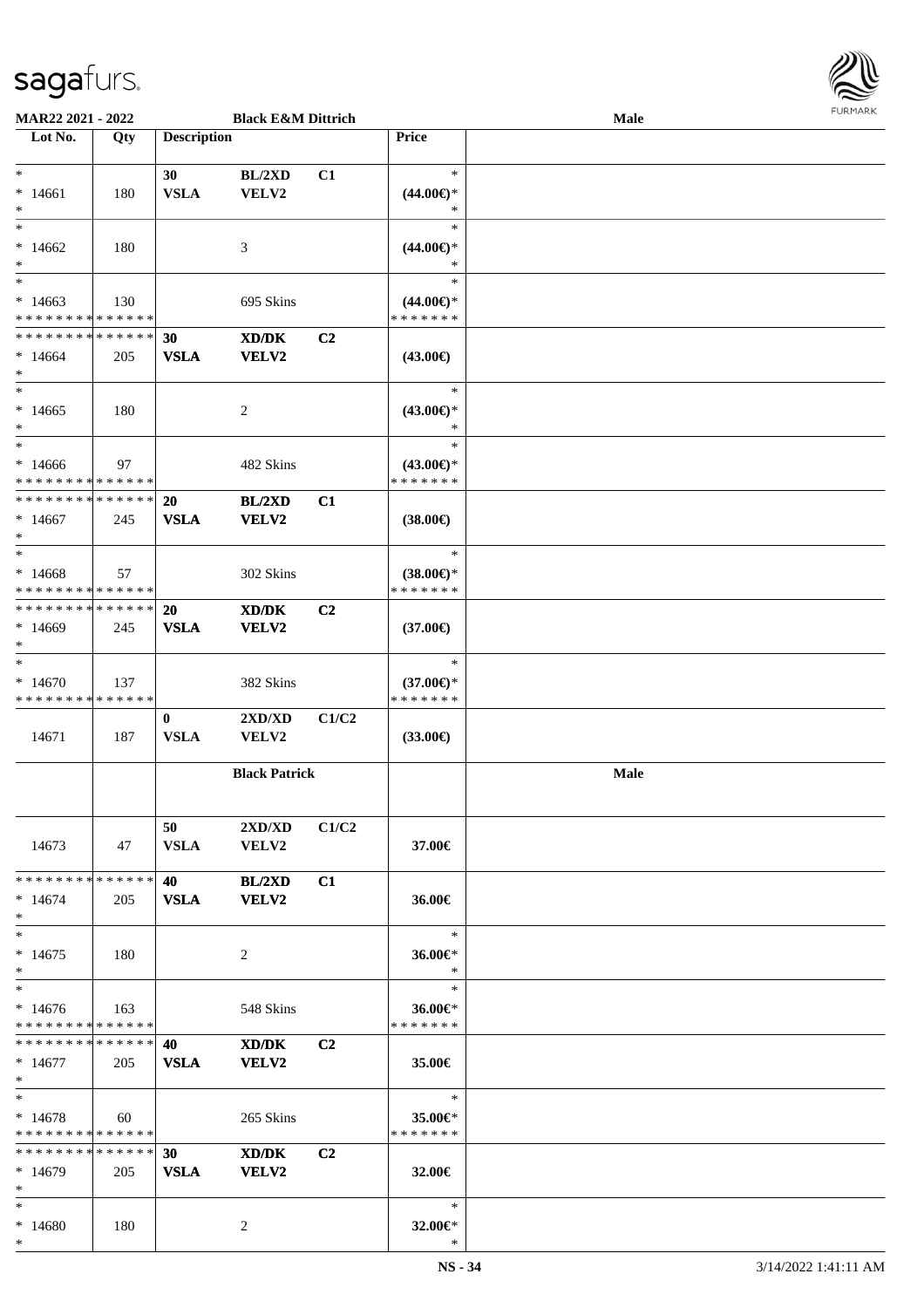| sayarurs.                        |     |                    |                                                            |    |                               |      | $\approx$      |
|----------------------------------|-----|--------------------|------------------------------------------------------------|----|-------------------------------|------|----------------|
| MAR22 2021 - 2022                |     |                    | <b>Black Patrick</b>                                       |    |                               | Male | <b>FURMARK</b> |
| $\overline{\phantom{1}}$ Lot No. | Qty | <b>Description</b> |                                                            |    | <b>Price</b>                  |      |                |
|                                  |     |                    |                                                            |    |                               |      |                |
| $\ast$                           |     | 30                 | $\mathbf{X}\mathbf{D}/\mathbf{D}\mathbf{K}$                | C2 | $\ast$                        |      |                |
| $* 14681$                        | 180 | <b>VSLA</b>        | VELV2                                                      |    | 32.00 $\in$ *                 |      |                |
| $\ast$                           |     |                    |                                                            |    | $\ast$                        |      |                |
| $\ast$                           |     |                    |                                                            |    | $\ast$                        |      |                |
| $*14682$                         | 180 |                    | $\overline{4}$                                             |    | 32.00€*                       |      |                |
| $\ast$                           |     |                    |                                                            |    | $\ast$                        |      |                |
| $\ast$                           |     |                    |                                                            |    | $\ast$                        |      |                |
| $*14683$                         | 180 |                    | $\sqrt{5}$                                                 |    | 32.00€*                       |      |                |
| $\ast$                           |     |                    |                                                            |    | $\ast$                        |      |                |
| $\overline{\phantom{a}^*}$       |     |                    |                                                            |    | $\ast$                        |      |                |
| $* 14684$                        | 180 |                    | 6                                                          |    | 32.00 $\in$ *                 |      |                |
| $*$                              |     |                    |                                                            |    | $\ast$                        |      |                |
| $\ast$                           |     |                    |                                                            |    | $\ast$                        |      |                |
| $*14685$                         | 96  |                    | 1201 Skins                                                 |    | 32.00€*                       |      |                |
| * * * * * * * * * * * * * *      |     |                    |                                                            |    | * * * * * * *                 |      |                |
| * * * * * * * * * * * * * *      |     | 20                 | $\boldsymbol{\text{X} \text{D} \text{/}\text{D} \text{K}}$ | C2 |                               |      |                |
| $*14686$                         | 245 | <b>VSLA</b>        | VELV2                                                      |    | $(28.00\epsilon)$             |      |                |
| $\ast$<br>$\ast$                 |     |                    |                                                            |    | $\ast$                        |      |                |
|                                  |     |                    |                                                            |    |                               |      |                |
| $*14687$<br>$\ast$               | 220 |                    | 2                                                          |    | $(28.00\epsilon)$ *<br>$\ast$ |      |                |
| $\ast$                           |     |                    |                                                            |    | $\ast$                        |      |                |
|                                  |     |                    |                                                            |    |                               |      |                |
| $* 14688$<br>$\ast$              | 220 |                    | 3                                                          |    | $(28.00\epsilon)$ *<br>$\ast$ |      |                |
| $\ast$                           |     |                    |                                                            |    | $\ast$                        |      |                |
| $*14689$                         | 220 |                    | $\overline{4}$                                             |    | $(28.00\epsilon)$ *           |      |                |
| $\ast$                           |     |                    |                                                            |    | $\ast$                        |      |                |
| $\ast$                           |     |                    |                                                            |    | $\ast$                        |      |                |
| $*14690$                         | 70  |                    | 975 Skins                                                  |    | $(28.00\epsilon)$ *           |      |                |
| * * * * * * * * * * * * * *      |     |                    |                                                            |    | * * * * * * *                 |      |                |
| * * * * * * * * * * * * * * *    |     | $\mathbf{0}$       | $\boldsymbol{\text{X} \text{D} \text{/}\text{D} \text{K}}$ | C2 |                               |      |                |
| $* 14691$                        | 265 | <b>VSLA</b>        | VELV2                                                      |    | $(23.50\epsilon)$             |      |                |
| $*$                              |     |                    |                                                            |    |                               |      |                |
| $*$                              |     |                    |                                                            |    | $\ast$                        |      |                |
| $*14692$                         | 88  |                    | 353 Skins                                                  |    | $(23.50\epsilon)$ *           |      |                |
| **************                   |     |                    |                                                            |    | * * * * * * *                 |      |                |

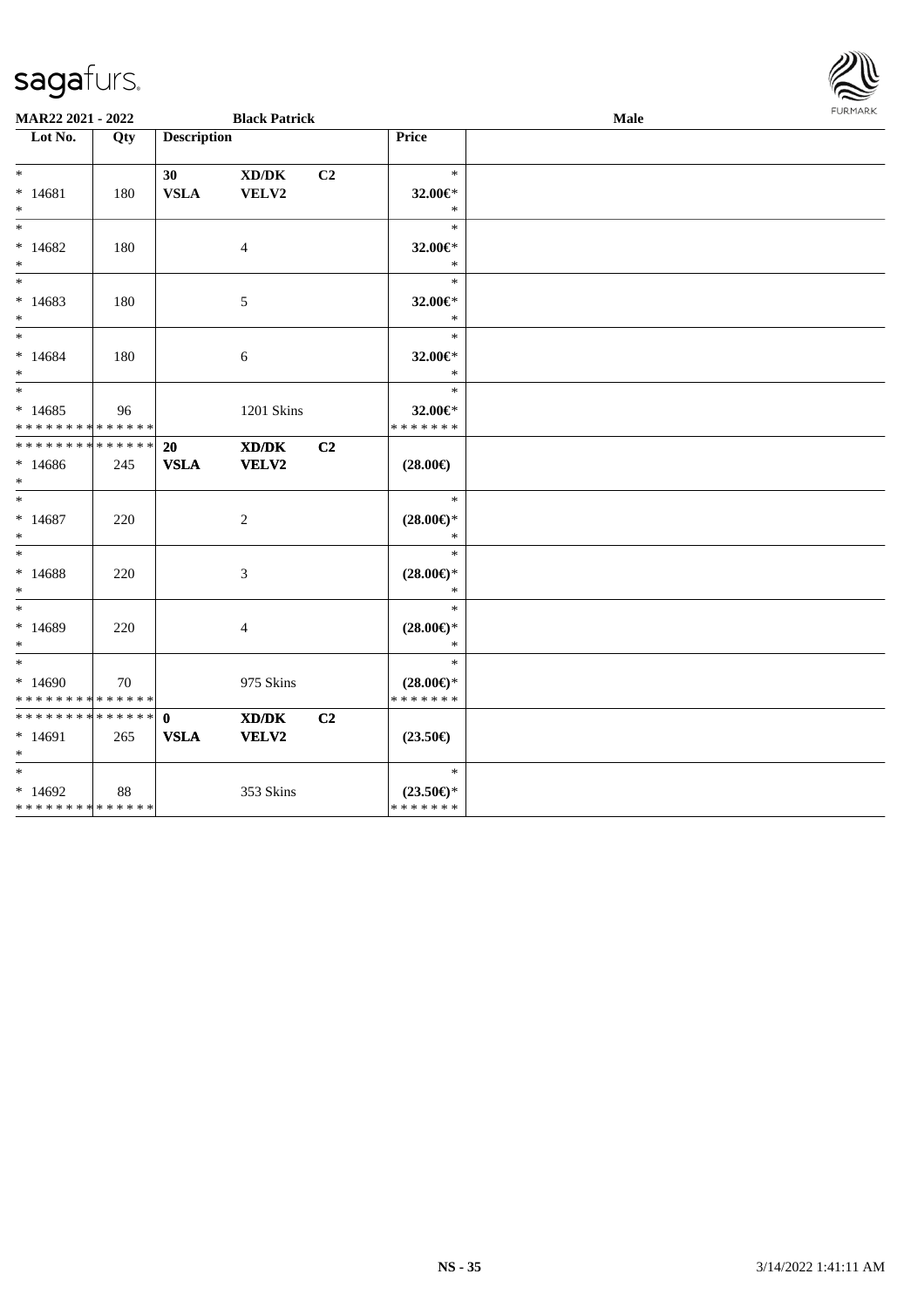

| MAR22 2021 - 2022                                    |                   |                                 | <b>Black Deep North</b>       |       |                                                | Female |  |
|------------------------------------------------------|-------------------|---------------------------------|-------------------------------|-------|------------------------------------------------|--------|--|
| Lot No.                                              | $\overline{Q}$ ty | <b>Description</b>              |                               |       | Price                                          |        |  |
| 24361                                                | 236               | $\mathbf{1}$<br><b>GLMA</b>     | $BL/2XD$                      | C1    | $(19.00\epsilon)$                              |        |  |
|                                                      |                   |                                 | <b>Black Cherry Grove</b>     |       |                                                | Female |  |
| 24363                                                | 103               | $\bf{0}$<br><b>GLMA</b>         | 2XD/XD<br>VELV1               | C1/C2 | $(22.50\epsilon)$                              |        |  |
| 24364                                                | 241               | $\mathbf{1}$<br><b>GLMA</b>     | 2XD/XD<br>VELV1               | C1/C2 | $(18.00\epsilon)$                              |        |  |
| 24365                                                | 170               | $\boldsymbol{2}$<br><b>GLMA</b> | 2XD/XD<br>VELV1               | C1/C2 | $(13.50\epsilon)$                              |        |  |
|                                                      |                   |                                 | <b>Black Springbrook</b>      |       |                                                | Female |  |
| 24367                                                | 299               | $\bf{0}$<br><b>GLMA</b>         | 2XD/XD<br>VELV2               | C1/C2 | $(24.50\epsilon)$                              |        |  |
| * * * * * * * * * * * * * * *<br>$* 24368$<br>$\ast$ | 485               | $\mathbf{1}$<br><b>GLMA</b>     | BL/2XD<br>VELV2               | C1    | $(20.50\epsilon)$                              |        |  |
| $\ast$<br>* 24369<br>* * * * * * * * * * * * * *     | 460               |                                 | 945 Skins                     |       | $\ast$<br>$(20.50\epsilon)$ *<br>* * * * * * * |        |  |
| ******** <mark>******</mark><br>* 24370<br>$*$       | 485               | $\mathbf{1}$<br><b>GLMA</b>     | 2XD/XD<br>VELV2               | C1/C2 | $(20.00\epsilon)$                              |        |  |
| $\ast$<br>* 24371<br>$\ast$                          | 460               |                                 | $\boldsymbol{2}$              |       | $\ast$<br>$20.00 \in$ *<br>$\ast$              |        |  |
| $\ast$<br>$* 24372$<br>* * * * * * * * * * * * * * * | 112               |                                 | 1057 Skins                    |       | $\ast$<br>$(20.00\epsilon)$ *<br>* * * * * * * |        |  |
| * * * * * * * * * * * * * * *<br>$* 24373$<br>$*$    | 485               | $\overline{2}$<br><b>GLMA</b>   | 2XD/XD<br><b>VELV2</b>        | C1/C2 | $(15.50\epsilon)$                              |        |  |
| $*$<br>$* 24374$<br>$*$                              | 460               |                                 | 2                             |       | $\ast$<br>$(15.50\epsilon)$ *<br>$\ast$        |        |  |
| $\ast$<br>$* 24375$<br>* * * * * * * * * * * * * *   | 445               |                                 | 1390 Skins                    |       | $\ast$<br>$(15.50\epsilon)$ *<br>* * * * * * * |        |  |
| 24376                                                | 471               | $\overline{2}$<br><b>GLMA</b>   | 2XD/XD<br>VELV2               | C1/C2 | $(15.50\epsilon)$                              |        |  |
|                                                      |                   |                                 | <b>Black Zimbal Mink</b>      |       |                                                | Female |  |
| 24378                                                | 318               | $\mathbf{0}$<br><b>GLMA</b>     | BL/2XD<br>VELV2               | C1    | $(26.00\epsilon)$                              |        |  |
| * * * * * * * * * * * * * * *<br>* 24379<br>$*$      | 480               | $\mathbf{1}$<br><b>GLMA</b>     | <b>BL/2XD</b><br><b>VELV2</b> | C1    | $(21.50\epsilon)$                              |        |  |
| $*$<br>* 24380<br>$*$                                | 460               |                                 | 2                             |       | $\ast$<br>$(21.50\epsilon)$ *<br>$\ast$        |        |  |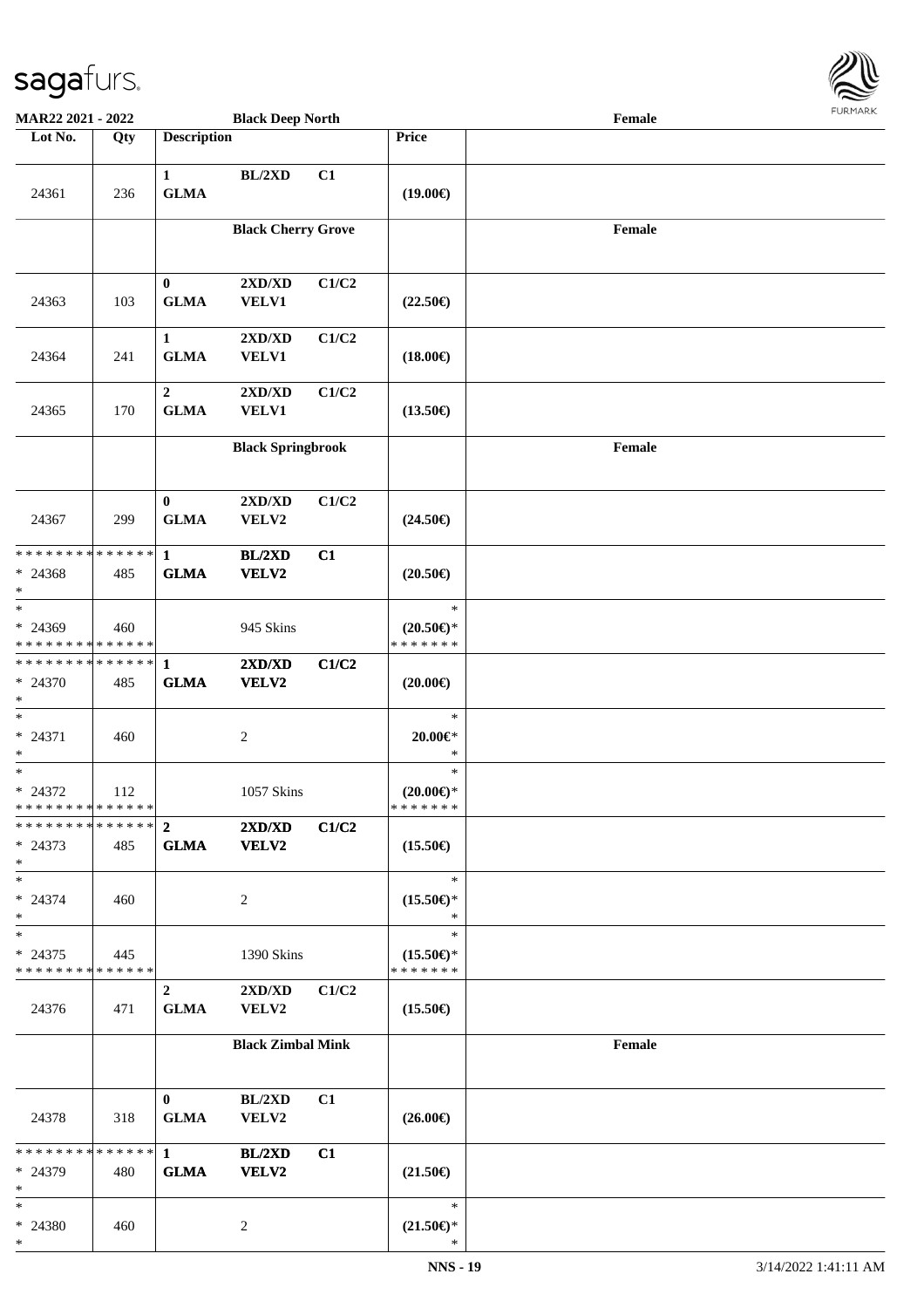

| MAR22 2021 - 2022              |     |                    | <b>Black Zimbal Mink</b>                    |                |                           | Female | 1.911171777 |
|--------------------------------|-----|--------------------|---------------------------------------------|----------------|---------------------------|--------|-------------|
| Lot No.                        | Qty | <b>Description</b> |                                             |                | <b>Price</b>              |        |             |
|                                |     |                    |                                             |                |                           |        |             |
| $*$                            |     | $\mathbf{1}$       | BL/2XD                                      | C1             | $\ast$                    |        |             |
| $* 24381$                      | 460 | <b>GLMA</b>        | VELV2                                       |                | $(21.50\epsilon)$ *       |        |             |
| $\ast$                         |     |                    |                                             |                | *                         |        |             |
| $\overline{\phantom{1}}$       |     |                    |                                             |                | $\ast$                    |        |             |
| * 24382                        | 59  |                    | 1459 Skins                                  |                | $(21.50\epsilon)$ *       |        |             |
| * * * * * * * * * * * * * *    |     |                    |                                             |                | * * * * * * *             |        |             |
|                                |     | $\mathbf{1}$       | $\mathbf{X}\mathbf{D}$                      | C2             |                           |        |             |
| 24383                          | 277 | <b>GLMA</b>        | VELV2                                       |                | $(20.50\epsilon)$         |        |             |
|                                |     |                    |                                             |                |                           |        |             |
| * * * * * * * * * * * * * *    |     | $\boldsymbol{2}$   | BL/2XD                                      | C1             |                           |        |             |
| $* 24384$                      | 480 | <b>GLMA</b>        | VELV2                                       |                | $(17.00\epsilon)$         |        |             |
| $\ast$                         |     |                    |                                             |                |                           |        |             |
| $\overline{\phantom{1}}$       |     |                    |                                             |                | $\ast$                    |        |             |
| $* 24385$                      | 278 |                    | 758 Skins                                   |                | $(17.00\epsilon)$ *       |        |             |
| * * * * * * * * * * * * * *    |     |                    |                                             |                | * * * * * * *             |        |             |
|                                |     | $\boldsymbol{2}$   | $\mathbf{X}\mathbf{D}$                      | C <sub>2</sub> |                           |        |             |
| 24386                          | 156 | <b>GLMA</b>        | VELV2                                       |                | $(16.00\epsilon)$         |        |             |
|                                |     |                    |                                             |                |                           |        |             |
|                                |     |                    | <b>Black David Dittrich-Ames</b>            |                |                           | Female |             |
|                                |     |                    |                                             |                |                           |        |             |
|                                |     |                    |                                             |                |                           |        |             |
| * * * * * * * * * * * * * *    |     | $\mathbf{0}$       | 2XD/XD                                      | C1/C2          |                           |        |             |
| $* 24388$                      | 445 | <b>GLMA</b>        | VELV2                                       |                | $(25.00\epsilon)$         |        |             |
| $\ast$                         |     |                    |                                             |                |                           |        |             |
| $\ast$                         |     |                    |                                             |                | $\ast$                    |        |             |
| * 24389                        | 241 |                    | 686 Skins                                   |                | $(25.00\epsilon)$ *       |        |             |
| * * * * * * * * * * * * * *    |     |                    |                                             |                | * * * * * * *             |        |             |
|                                |     | $\bf{0}$           | 2XD/XD                                      | C1/C2          |                           |        |             |
| 24390                          | 158 | <b>GLMA</b>        | VELV2                                       |                | $(25.00\epsilon)$         |        |             |
|                                |     |                    |                                             |                |                           |        |             |
| * * * * * * * * * * * * * *    |     | $\mathbf{1}$       | BL/2XD                                      | C1             |                           |        |             |
| * 24391                        | 485 | <b>GLMA</b>        | VELV2                                       |                | $(21.50\epsilon)$         |        |             |
| $*$                            |     |                    |                                             |                |                           |        |             |
| $*$                            |     |                    |                                             |                | $\ast$                    |        |             |
| * 24392                        | 460 |                    | $\overline{c}$                              |                | $(21.50 \in )^*$          |        |             |
| $*$                            |     |                    |                                             |                |                           |        |             |
| $*$                            |     |                    |                                             |                | $\ast$                    |        |             |
| $* 24393$                      | 460 |                    | 3                                           |                | $(21.50\epsilon)$ *       |        |             |
| $\ast$                         |     |                    |                                             |                | $\ast$                    |        |             |
| $\ast$                         |     |                    |                                             |                | $\ast$                    |        |             |
| $* 24394$                      | 331 |                    | 1736 Skins                                  |                | $(21.50\epsilon)$ *       |        |             |
| * * * * * * * * * * * * * *    |     |                    |                                             |                | * * * * * * *             |        |             |
| * * * * * * * * * * * * * * *  |     | $\mathbf{1}$       | 2XD/XD                                      | C1/C2          |                           |        |             |
| $* 24395$                      | 485 | <b>GLMA</b>        | <b>VELV2</b>                                |                | $(20.50\epsilon)$         |        |             |
| $*$                            |     |                    |                                             |                |                           |        |             |
| $\ast$                         |     |                    |                                             |                | $\ast$                    |        |             |
| * 24396                        | 460 |                    | 2                                           |                | $(20.50 \in )^*$          |        |             |
| $\ast$                         |     |                    |                                             |                | $\ast$                    |        |             |
| $\ast$                         |     |                    |                                             |                | $\ast$                    |        |             |
| $*$ 24397                      | 446 |                    | 1391 Skins                                  |                | $(20.50\epsilon)$ *       |        |             |
| * * * * * * * * * * * * * *    |     |                    |                                             |                | * * * * * * *             |        |             |
| ******** <mark>******</mark> 1 |     |                    | $\mathbf{X}\mathbf{D}/\mathbf{D}\mathbf{K}$ | C <sub>2</sub> |                           |        |             |
| * 24398                        | 485 | <b>GLMA</b>        | <b>VELV2</b>                                |                | $(20.50\epsilon)$         |        |             |
| $*$                            |     |                    |                                             |                |                           |        |             |
| $*$                            |     |                    |                                             |                | $\ast$                    |        |             |
| * 24399                        | 389 |                    | 874 Skins                                   |                | $(20.50 \in \mathcal{F})$ |        |             |
| * * * * * * * * * * * * * *    |     |                    |                                             |                | * * * * * * *             |        |             |
| * * * * * * * * * * * * * *    |     | $\mathbf{2}$       | BL/2XD                                      | C1             |                           |        |             |
| $* 24400$                      | 485 | <b>GLMA</b>        | VELV2                                       |                | $(17.00\epsilon)$         |        |             |
| $*$                            |     |                    |                                             |                |                           |        |             |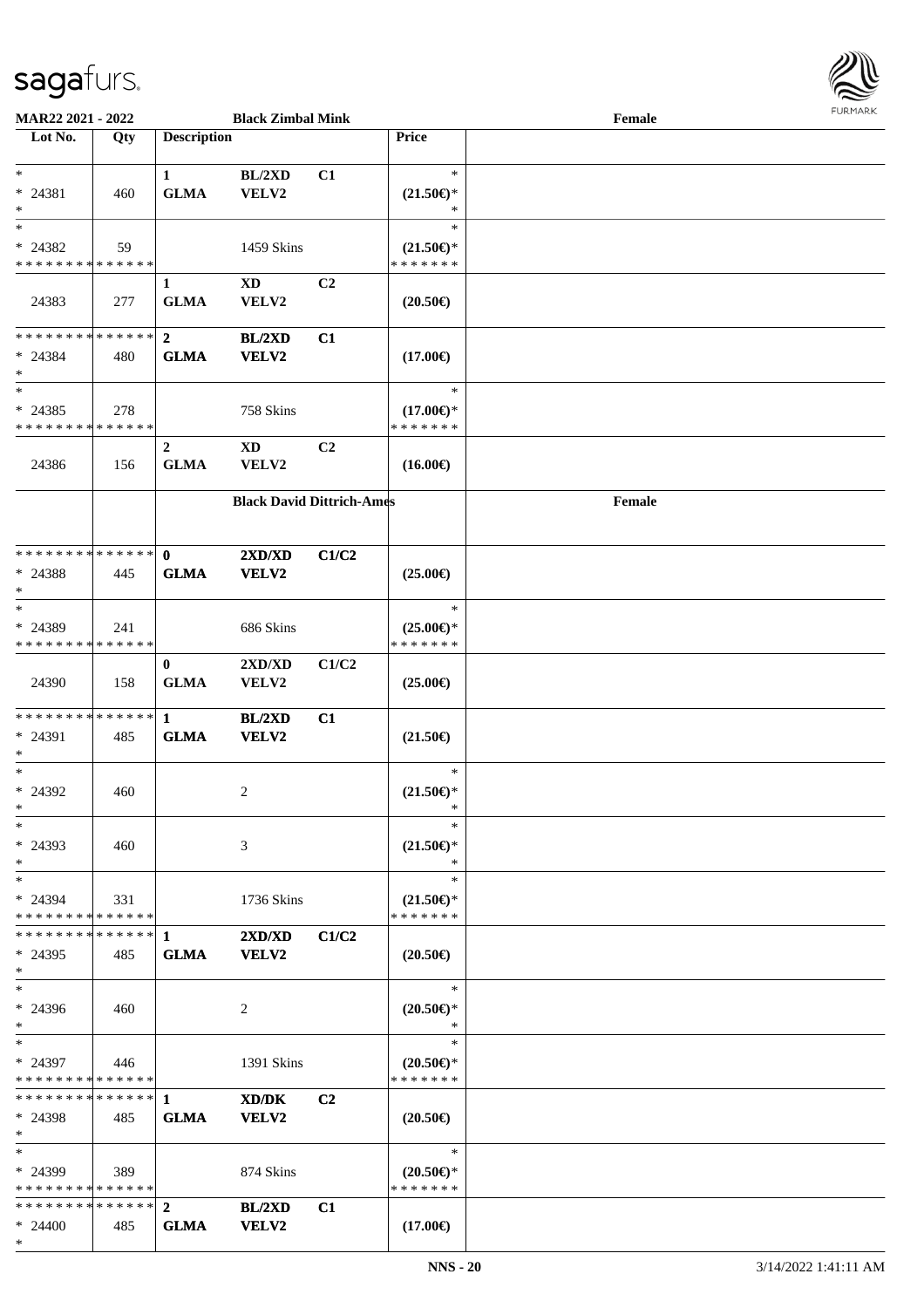

| MAR22 2021 - 2022              |     |                    | <b>Black David Dittrich-Ames</b>            |       |                                      | Female | <b>FUNITANN</b> |
|--------------------------------|-----|--------------------|---------------------------------------------|-------|--------------------------------------|--------|-----------------|
| Lot No.                        | Qty | <b>Description</b> |                                             |       | <b>Price</b>                         |        |                 |
|                                |     |                    |                                             |       |                                      |        |                 |
| $*$                            |     | $\mathbf{2}$       | BL/2XD                                      | C1    | $\ast$                               |        |                 |
| $* 24401$                      | 460 | <b>GLMA</b>        | VELV2                                       |       | $(17.00\epsilon)$ *                  |        |                 |
| $\ast$                         |     |                    |                                             |       | $\ast$                               |        |                 |
| $\ast$                         |     |                    |                                             |       | $\ast$                               |        |                 |
| $* 24402$                      | 460 |                    | 3                                           |       | $(17.00\epsilon)$ *                  |        |                 |
| $\ast$                         |     |                    |                                             |       | $\ast$                               |        |                 |
| $\ast$                         |     |                    |                                             |       | $\ast$                               |        |                 |
| $* 24403$                      | 460 |                    | 4                                           |       | $(17.00\epsilon)$ *                  |        |                 |
| $\ast$                         |     |                    |                                             |       | $\ast$                               |        |                 |
| $*$                            |     |                    |                                             |       | $\ast$                               |        |                 |
| $* 24404$                      |     |                    |                                             |       |                                      |        |                 |
| * * * * * * * * * * * * * *    | 435 |                    | 2300 Skins                                  |       | $(17.00\epsilon)$ *<br>* * * * * * * |        |                 |
|                                |     |                    |                                             |       |                                      |        |                 |
| * * * * * * * * * * * * * * *  |     | $\overline{2}$     | 2XD/XD                                      | C1/C2 |                                      |        |                 |
| $* 24405$                      | 485 | <b>GLMA</b>        | VELV2                                       |       | $(16.00\epsilon)$                    |        |                 |
| $*$                            |     |                    |                                             |       |                                      |        |                 |
| $*$                            |     |                    |                                             |       | $\ast$                               |        |                 |
| $* 24406$                      | 460 |                    | 2                                           |       | $(16.00\epsilon)$ *                  |        |                 |
| $*$                            |     |                    |                                             |       | $\ast$                               |        |                 |
| $*$                            |     |                    |                                             |       | $\ast$                               |        |                 |
| $* 24407$                      | 470 |                    | 1415 Skins                                  |       | $(16.00\epsilon)$ *                  |        |                 |
| * * * * * * * * * * * * * *    |     |                    |                                             |       | * * * * * * *                        |        |                 |
| * * * * * * * * * * * * * * *  |     | $\mathbf{2}$       | $\mathbf{X}\mathbf{D}/\mathbf{D}\mathbf{K}$ | C2    |                                      |        |                 |
| $* 24408$                      | 485 | <b>GLMA</b>        | VELV2                                       |       | $(16.00\epsilon)$                    |        |                 |
| $*$                            |     |                    |                                             |       |                                      |        |                 |
| $\ast$                         |     |                    |                                             |       | $\ast$                               |        |                 |
| * 24409                        | 460 |                    | 2                                           |       | $(16.00\epsilon)$ *                  |        |                 |
| $*$                            |     |                    |                                             |       | $\ast$                               |        |                 |
| $*$                            |     |                    |                                             |       | $\ast$                               |        |                 |
| $* 24410$                      | 439 |                    | 1384 Skins                                  |       | $(16.00\epsilon)$ *                  |        |                 |
| * * * * * * * * * * * * * *    |     |                    |                                             |       | * * * * * * *                        |        |                 |
| * * * * * * * * * * * * * * *  |     | $\mathbf{3}$       | 2XD/XD                                      | C1/C2 |                                      |        |                 |
| $* 24411$                      | 525 | <b>GLMA</b>        | VELV2                                       |       | 11.50€                               |        |                 |
| $*$                            |     |                    |                                             |       |                                      |        |                 |
| $*$                            |     |                    |                                             |       | $\ast$                               |        |                 |
| $* 24412$                      | 500 |                    |                                             |       | 11.50€*                              |        |                 |
| $*$                            |     |                    | $\overline{c}$                              |       | $\ast$                               |        |                 |
| $\ast$                         |     |                    |                                             |       | $\ast$                               |        |                 |
|                                |     |                    |                                             |       |                                      |        |                 |
| $* 24413$                      | 354 |                    | 1379 Skins                                  |       | 12.00€*                              |        |                 |
| * * * * * * * * * * * * * * *  |     |                    |                                             |       | * * * * * * *                        |        |                 |
|                                |     | $\mathbf{3}$       | $2{\bf X}{\bf D}/{\bf X}{\bf D}$            | C1/C2 |                                      |        |                 |
| 24414                          | 154 | <b>GLMA</b>        | <b>VELV2</b>                                |       | 11.50€                               |        |                 |
|                                |     |                    |                                             |       |                                      |        |                 |
|                                |     |                    | <b>Black E&amp;M Dittrich</b>               |       |                                      | Female |                 |
|                                |     |                    |                                             |       |                                      |        |                 |
|                                |     |                    |                                             |       |                                      |        |                 |
| * * * * * * * * * * * * * * *  |     | $\mathbf{0}$       | 2XD/XD                                      | C1/C2 |                                      |        |                 |
| $* 24416$                      | 445 | <b>GLMA</b>        | VELV2                                       |       | $(29.50\epsilon)$                    |        |                 |
| $*$                            |     |                    |                                             |       |                                      |        |                 |
| $*$                            |     |                    |                                             |       | $\ast$                               |        |                 |
| $* 24417$                      | 134 |                    | 579 Skins                                   |       | $(29.50\epsilon)$ *                  |        |                 |
| * * * * * * * * * * * * * *    |     |                    |                                             |       | * * * * * * *                        |        |                 |
| ******** <mark>******</mark> 1 |     |                    | $BL/2XD$                                    | C1    |                                      |        |                 |
| $* 24418$                      | 485 | <b>GLMA</b>        | VELV2                                       |       | $(26.00\epsilon)$                    |        |                 |
| $*$                            |     |                    |                                             |       |                                      |        |                 |
| $*$                            |     |                    |                                             |       | $\ast$                               |        |                 |
| $* 24419$                      | 460 |                    | 2                                           |       | $(26.00\epsilon)$ *                  |        |                 |
| $*$                            |     |                    |                                             |       | $\ast$                               |        |                 |
| $*$                            |     |                    |                                             |       | $\ast$                               |        |                 |
| $* 24420$                      | 294 |                    | 1239 Skins                                  |       | $(26.00\epsilon)$ *                  |        |                 |
| * * * * * * * * * * * * * *    |     |                    |                                             |       | * * * * * * *                        |        |                 |
|                                |     |                    |                                             |       |                                      |        |                 |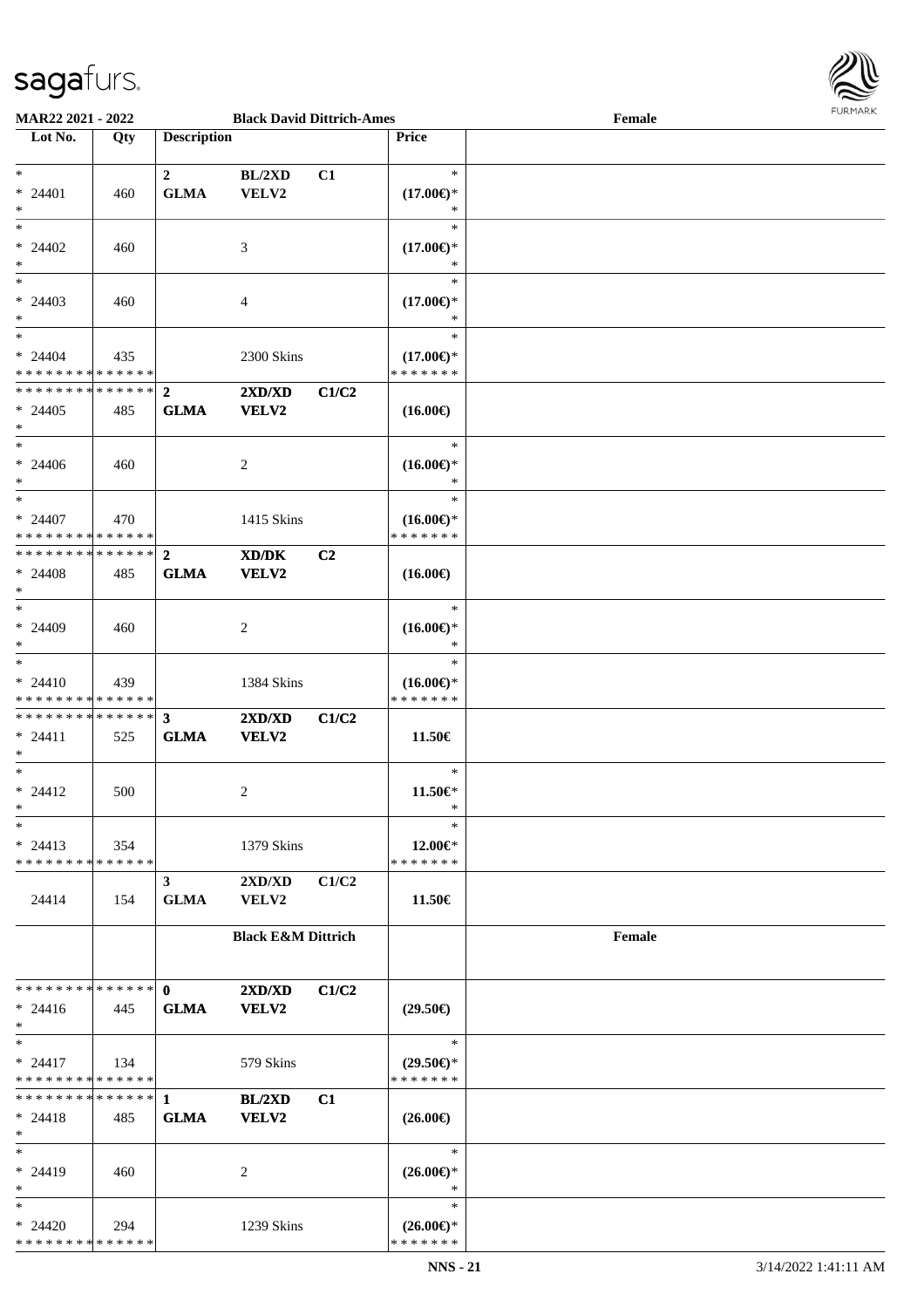

| MAR22 2021 - 2022                                                      |     |                               | <b>Black E&amp;M Dittrich</b>                               |                |                                                | Female | <b>FURMARK</b> |
|------------------------------------------------------------------------|-----|-------------------------------|-------------------------------------------------------------|----------------|------------------------------------------------|--------|----------------|
| Lot No.                                                                | Qty | <b>Description</b>            |                                                             |                | Price                                          |        |                |
| ******** <mark>******</mark><br>$* 24421$<br>$*$                       | 485 | $\mathbf{1}$<br><b>GLMA</b>   | XD/DK<br>VELV2                                              | C2             | $(26.00\epsilon)$                              |        |                |
| $\ast$<br>$* 24422$<br>* * * * * * * * * * * * * *                     | 136 |                               | 621 Skins                                                   |                | $\ast$<br>$(26.00\epsilon)$ *<br>* * * * * * * |        |                |
| **************<br>$* 24423$<br>$\ast$                                  | 485 | $\overline{2}$<br><b>GLMA</b> | 2XD/XD<br>VELV2                                             | C1/C2          | $(21.00\in)$                                   |        |                |
| $\ast$<br>$* 24424$<br>* * * * * * * * * * * * * *                     | 395 |                               | 880 Skins                                                   |                | $\ast$<br>$(21.00\epsilon)$ *<br>* * * * * * * |        |                |
|                                                                        |     |                               | <b>Black Patrick</b>                                        |                |                                                | Female |                |
| ******** <mark>******</mark><br>$* 24426$<br>*                         | 485 | 1<br><b>GLMA</b>              | $\mathbf{X}\mathbf{D}/\mathbf{D}\mathbf{K}$<br><b>VELV2</b> | C <sub>2</sub> | $(21.00\epsilon)$                              |        |                |
| $\ast$<br>$* 24427$<br>$\ast$                                          | 460 |                               | 2                                                           |                | $\ast$<br>$(21.00\epsilon)$ *                  |        |                |
| $\overline{\phantom{a}^*}$<br>$* 24428$<br>* * * * * * * * * * * * * * | 79  |                               | 1024 Skins                                                  |                | $\ast$<br>$(21.00\epsilon)$ *<br>* * * * * * * |        |                |
| * * * * * * * * * * * * * * *<br>$* 24429$<br>$\ast$                   | 485 | $\mathbf{2}$<br><b>GLMA</b>   | XD/DK<br><b>VELV2</b>                                       | C <sub>2</sub> | $(16.50\epsilon)$                              |        |                |
| $\ast$<br>$* 24430$<br>$\ast$                                          | 460 |                               | 2                                                           |                | $\ast$<br>$(16.50\epsilon)$ *                  |        |                |
| $\overline{\ast}$<br>$* 24431$<br>* * * * * * * * * * * * * *          | 247 |                               | 1192 Skins                                                  |                | $\ast$<br>$(16.50\epsilon)$ *<br>* * * * * * * |        |                |
| ******** <mark>******</mark><br>$* 24432$<br>$*$                       | 525 | $\mathbf{3}$<br><b>GLMA</b>   | 2XD/XD<br>VELV2                                             | C1/C2          | $(13.50\epsilon)$                              |        |                |
| $\ast$<br>$* 24433$<br>**************                                  | 42  |                               | 567 Skins                                                   |                | $\ast$<br>$(13.50\epsilon)$ *<br>* * * * * * * |        |                |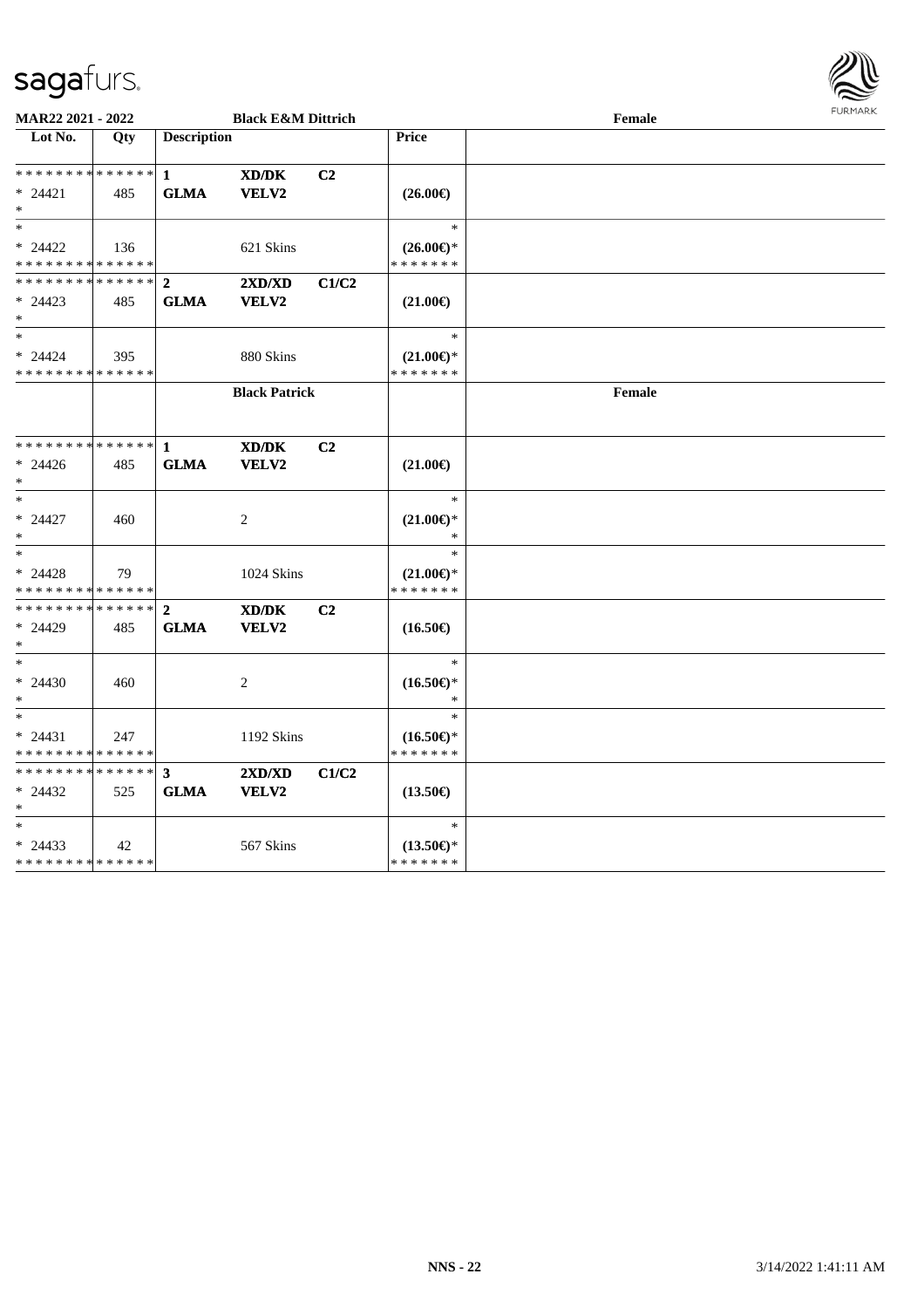

| <b>MAR22 2021 - 2022</b>                   |     |                             | <b>Black Cherry Grove</b>                                                                                                                                                                                                      |                |                     | Female |  |
|--------------------------------------------|-----|-----------------------------|--------------------------------------------------------------------------------------------------------------------------------------------------------------------------------------------------------------------------------|----------------|---------------------|--------|--|
| Lot No.                                    | Qty | <b>Description</b>          |                                                                                                                                                                                                                                |                | Price               |        |  |
|                                            |     |                             |                                                                                                                                                                                                                                |                |                     |        |  |
|                                            |     | $\mathbf{1}$                | $2{\bf X}{\bf D}/{\bf X}{\bf D}$                                                                                                                                                                                               | C1/C2          |                     |        |  |
| 24441                                      | 164 | <b>VSLA</b>                 | VELV1                                                                                                                                                                                                                          |                | $(17.50\epsilon)$   |        |  |
|                                            |     |                             |                                                                                                                                                                                                                                |                |                     |        |  |
|                                            |     |                             | <b>Black Springbrook</b>                                                                                                                                                                                                       |                |                     | Female |  |
|                                            |     |                             |                                                                                                                                                                                                                                |                |                     |        |  |
|                                            |     | $\bf{0}$                    | $2{\bf X}{\bf D}/{\bf X}{\bf D}$                                                                                                                                                                                               | C1/C2          |                     |        |  |
| 24443                                      | 206 | <b>VSLA</b>                 | VELV2                                                                                                                                                                                                                          |                | 21.50€              |        |  |
|                                            |     |                             |                                                                                                                                                                                                                                |                |                     |        |  |
| * * * * * * * * * * * * * * *              |     | $\mathbf{1}$                | 2XD/XD                                                                                                                                                                                                                         | C1/C2          |                     |        |  |
| $* 24444$<br>$\ast$                        | 465 | <b>VSLA</b>                 | VELV2                                                                                                                                                                                                                          |                | 17.50€              |        |  |
| $*$                                        |     |                             |                                                                                                                                                                                                                                |                | $\ast$              |        |  |
| $* 24445$                                  | 158 |                             | 623 Skins                                                                                                                                                                                                                      |                | 17.50€*             |        |  |
| * * * * * * * * * * * * * * *              |     |                             |                                                                                                                                                                                                                                |                | * * * * * * *       |        |  |
| * * * * * * * * * * * * * * *              |     | $\overline{2}$              | 2XD/XD                                                                                                                                                                                                                         | C1/C2          |                     |        |  |
| $* 24446$                                  | 465 | <b>VSLA</b>                 | VELV2                                                                                                                                                                                                                          |                | 14.00€              |        |  |
| $*$                                        |     |                             |                                                                                                                                                                                                                                |                |                     |        |  |
| $*$<br>$* 24447$                           |     |                             |                                                                                                                                                                                                                                |                | $\ast$              |        |  |
| $\ast$                                     | 440 |                             | 2                                                                                                                                                                                                                              |                | 14.00€*<br>$\ast$   |        |  |
| $*$                                        |     |                             |                                                                                                                                                                                                                                |                | $\ast$              |        |  |
| $* 24448$                                  | 53  |                             | 958 Skins                                                                                                                                                                                                                      |                | 14.00€*             |        |  |
| * * * * * * * * * * * * * *                |     |                             |                                                                                                                                                                                                                                |                | * * * * * * *       |        |  |
|                                            |     |                             | <b>Black Zimbal Mink</b>                                                                                                                                                                                                       |                |                     | Female |  |
|                                            |     |                             |                                                                                                                                                                                                                                |                |                     |        |  |
|                                            |     | $\mathbf{0}$                | BL/2XD                                                                                                                                                                                                                         | C1             |                     |        |  |
| 24450                                      | 370 | <b>VSLA</b>                 | VELV2                                                                                                                                                                                                                          |                | $(23.50\epsilon)$   |        |  |
|                                            |     |                             |                                                                                                                                                                                                                                |                |                     |        |  |
|                                            |     | $\bf{0}$                    | $\mathbf{X}\mathbf{D}$                                                                                                                                                                                                         | C2             |                     |        |  |
| 24451                                      | 107 | <b>VSLA</b>                 | VELV2                                                                                                                                                                                                                          |                | 22.50€              |        |  |
| ******** <mark>******</mark>               |     |                             |                                                                                                                                                                                                                                |                |                     |        |  |
| $* 24452$                                  | 460 | $\mathbf{1}$<br><b>VSLA</b> | BL/2XD<br>VELV2                                                                                                                                                                                                                | C1             | 19.50€              |        |  |
| $*$                                        |     |                             |                                                                                                                                                                                                                                |                |                     |        |  |
| $*$                                        |     |                             |                                                                                                                                                                                                                                |                | $\ast$              |        |  |
| $* 24453$                                  | 440 |                             | 2                                                                                                                                                                                                                              |                | 19.50€*             |        |  |
| $*$                                        |     |                             |                                                                                                                                                                                                                                |                | $\ast$              |        |  |
| $*$                                        |     |                             |                                                                                                                                                                                                                                |                | $\ast$              |        |  |
| $* 24454$<br>$*$                           | 440 |                             | 3                                                                                                                                                                                                                              |                | 19.50€*<br>$\ast$   |        |  |
| $*$                                        |     |                             |                                                                                                                                                                                                                                |                | $\ast$              |        |  |
| $* 24455$                                  | 378 |                             | 1718 Skins                                                                                                                                                                                                                     |                | 19.50€*             |        |  |
| * * * * * * * * * * * * * *                |     |                             |                                                                                                                                                                                                                                |                | * * * * * * *       |        |  |
|                                            |     | $1 \quad$                   | XD and the set of the set of the set of the set of the set of the set of the set of the set of the set of the set of the set of the set of the set of the set of the set of the set of the set of the set of the set of the se | C <sub>2</sub> |                     |        |  |
| 24456                                      | 454 | <b>VSLA</b>                 | VELV2                                                                                                                                                                                                                          |                | 18.50€              |        |  |
| * * * * * * * * <mark>* * * * * * *</mark> |     | $\overline{\mathbf{2}}$     | BL/2XD                                                                                                                                                                                                                         | C1             |                     |        |  |
| $* 24457$                                  | 460 | <b>VSLA</b>                 | <b>VELV2</b>                                                                                                                                                                                                                   |                | $(15.50\epsilon)$   |        |  |
| $*$                                        |     |                             |                                                                                                                                                                                                                                |                |                     |        |  |
| $*$                                        |     |                             |                                                                                                                                                                                                                                |                | $\ast$              |        |  |
| $* 24458$                                  | 308 |                             | 768 Skins                                                                                                                                                                                                                      |                | $(15.50\epsilon)$ * |        |  |
| * * * * * * * * * * * * * * *              |     |                             |                                                                                                                                                                                                                                |                | * * * * * * *       |        |  |
|                                            |     | $2^{\circ}$                 | XD and the set of the set of the set of the set of the set of the set of the set of the set of the set of the set of the set of the set of the set of the set of the set of the set of the set of the set of the set of the se | C <sub>2</sub> |                     |        |  |
| 24459                                      | 245 | <b>VSLA</b>                 | VELV2                                                                                                                                                                                                                          |                | 14.50€              |        |  |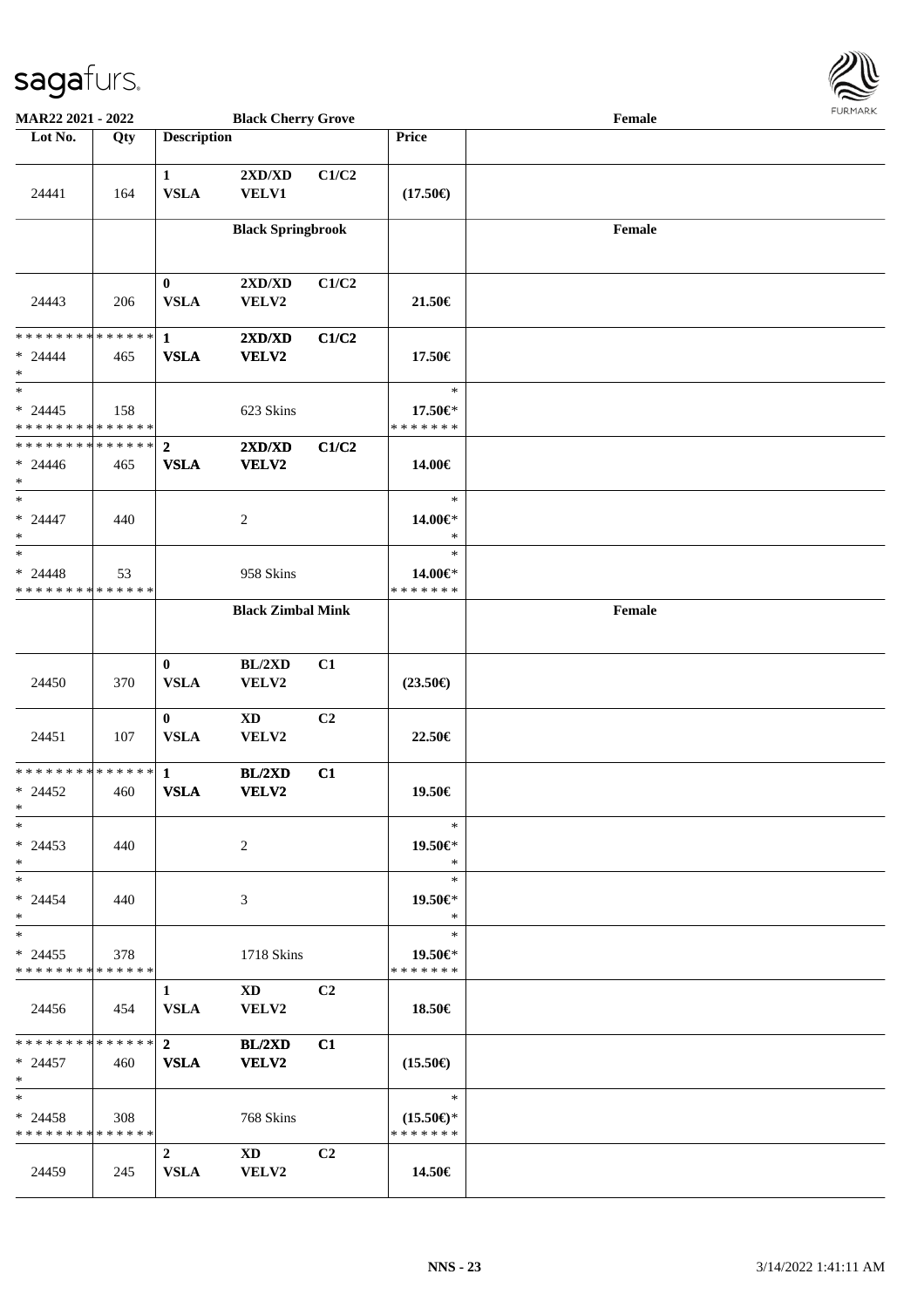

| MAR22 2021 - 2022             |     |                    | <b>Black David Dittrich-Ames</b> |       |                           | Female | $1 \times 1 \times 1 \times 1 \times 1$ |
|-------------------------------|-----|--------------------|----------------------------------|-------|---------------------------|--------|-----------------------------------------|
| Lot No.                       | Qty | <b>Description</b> |                                  |       | <b>Price</b>              |        |                                         |
|                               |     |                    |                                  |       |                           |        |                                         |
|                               |     | $\mathbf{0}$       | 2XD/XD                           | C1/C2 |                           |        |                                         |
|                               |     | <b>VSLA</b>        |                                  |       |                           |        |                                         |
| 24461                         | 391 |                    | VELV2                            |       | 22.50€                    |        |                                         |
|                               |     |                    |                                  |       |                           |        |                                         |
| ******** <mark>******</mark>  |     | $\mathbf{1}$       | BL/2XD                           | C1    |                           |        |                                         |
| $* 24462$                     | 465 | <b>VSLA</b>        | <b>VELV2</b>                     |       | 19.50€                    |        |                                         |
| $\ast$                        |     |                    |                                  |       |                           |        |                                         |
| $*$                           |     |                    |                                  |       | $\ast$                    |        |                                         |
|                               |     |                    |                                  |       |                           |        |                                         |
| $* 24463$                     | 354 |                    | 819 Skins                        |       | 19.50€*                   |        |                                         |
| * * * * * * * * * * * * * *   |     |                    |                                  |       | * * * * * * *             |        |                                         |
| **************                |     | -1                 | XD/DK                            | C2    |                           |        |                                         |
| $* 24464$                     | 465 | <b>VSLA</b>        | VELV2                            |       | 18.00€                    |        |                                         |
| $\ast$                        |     |                    |                                  |       |                           |        |                                         |
| $\overline{\phantom{1}}$      |     |                    |                                  |       | $\ast$                    |        |                                         |
| $* 24465$                     | 132 |                    | 597 Skins                        |       | 18.00 $\in$ *             |        |                                         |
| * * * * * * * * * * * * * *   |     |                    |                                  |       | * * * * * * *             |        |                                         |
|                               |     |                    |                                  |       |                           |        |                                         |
| **************                |     | $\mathbf{2}$       | BL/2XD                           | C1    |                           |        |                                         |
| $* 24466$                     | 465 | <b>VSLA</b>        | <b>VELV2</b>                     |       | $(15.50\epsilon)$         |        |                                         |
| $\ast$                        |     |                    |                                  |       |                           |        |                                         |
| $\ast$                        |     |                    |                                  |       | $\ast$                    |        |                                         |
| $* 24467$                     | 440 |                    | 2                                |       | $(15.50\epsilon)$ *       |        |                                         |
| $\ast$                        |     |                    |                                  |       | $\ast$                    |        |                                         |
| $_{\ast}^{-}$                 |     |                    |                                  |       |                           |        |                                         |
|                               |     |                    |                                  |       | $\ast$                    |        |                                         |
| $* 24468$                     | 467 |                    | 1372 Skins                       |       | $(15.50\epsilon)$ *       |        |                                         |
| * * * * * * * * * * * * * *   |     |                    |                                  |       | * * * * * * *             |        |                                         |
| * * * * * * * * * * * * * * * |     | $\overline{2}$     | XD/DK                            | C2    |                           |        |                                         |
| $* 24469$                     | 465 | <b>VSLA</b>        | <b>VELV2</b>                     |       | 14.00€                    |        |                                         |
| $\ast$                        |     |                    |                                  |       |                           |        |                                         |
| $\ast$                        |     |                    |                                  |       | $\ast$                    |        |                                         |
|                               |     |                    |                                  |       |                           |        |                                         |
| $* 24470$                     | 440 |                    | $\overline{c}$                   |       | 14.00€*                   |        |                                         |
| $\ast$                        |     |                    |                                  |       | $\ast$                    |        |                                         |
| $\ast$                        |     |                    |                                  |       | $\ast$                    |        |                                         |
| $* 24471$                     | 328 |                    | 1233 Skins                       |       | 14.00€*                   |        |                                         |
| * * * * * * * * * * * * * *   |     |                    |                                  |       | * * * * * * *             |        |                                         |
| ******** <mark>******</mark>  |     | $\mathbf{3}$       | 2XD/XD                           | C1/C2 |                           |        |                                         |
| $* 24472$                     |     | <b>VSLA</b>        | <b>VELV2</b>                     |       | 12.00€                    |        |                                         |
| $*$                           | 525 |                    |                                  |       |                           |        |                                         |
|                               |     |                    |                                  |       |                           |        |                                         |
| $\ast$                        |     |                    |                                  |       | $\ast$                    |        |                                         |
| $* 24473$                     | 500 |                    | 2                                |       | 12.00€*                   |        |                                         |
| $\ast$                        |     |                    |                                  |       | $\ast$                    |        |                                         |
| $\ast$                        |     |                    |                                  |       | $\ast$                    |        |                                         |
| $* 24474$                     | 500 |                    | 3                                |       | 12.00€*                   |        |                                         |
| $\ast$                        |     |                    |                                  |       | ∗                         |        |                                         |
|                               |     |                    |                                  |       |                           |        |                                         |
| $\ast$                        |     |                    |                                  |       | $\ast$                    |        |                                         |
| $* 24475$                     | 225 |                    | 1750 Skins                       |       | $12.00 \in$ *             |        |                                         |
| * * * * * * * * * * * * * *   |     |                    |                                  |       | * * * * * * *             |        |                                         |
|                               |     |                    | <b>Black E&amp;M Dittrich</b>    |       |                           | Female |                                         |
|                               |     |                    |                                  |       |                           |        |                                         |
|                               |     |                    |                                  |       |                           |        |                                         |
| * * * * * * * * * * * * * * * |     | $\mathbf{0}$       | 2XD/XD                           | C1/C2 |                           |        |                                         |
| $* 24477$                     | 425 | <b>VSLA</b>        | VELV2                            |       | $(30.00\epsilon)$         |        |                                         |
|                               |     |                    |                                  |       |                           |        |                                         |
| $\ast$                        |     |                    |                                  |       |                           |        |                                         |
| $\ast$                        |     |                    |                                  |       | $\ast$                    |        |                                         |
| $* 24478$                     | 51  |                    | 476 Skins                        |       | $(30.00€)$ *              |        |                                         |
| * * * * * * * * * * * * * *   |     |                    |                                  |       | * * * * * * *             |        |                                         |
| **************                |     | $\mathbf{1}$       | BL/2XD                           | C1    |                           |        |                                         |
| $* 24479$                     | 465 | <b>VSLA</b>        | <b>VELV2</b>                     |       | $(25.50\epsilon)$         |        |                                         |
| $\ast$                        |     |                    |                                  |       |                           |        |                                         |
| $\ast$                        |     |                    |                                  |       | $\ast$                    |        |                                         |
|                               |     |                    |                                  |       |                           |        |                                         |
| $* 24480$                     | 202 |                    | 667 Skins                        |       | $(25.50 \in \mathcal{F})$ |        |                                         |
| * * * * * * * * * * * * * *   |     |                    |                                  |       | * * * * * * *             |        |                                         |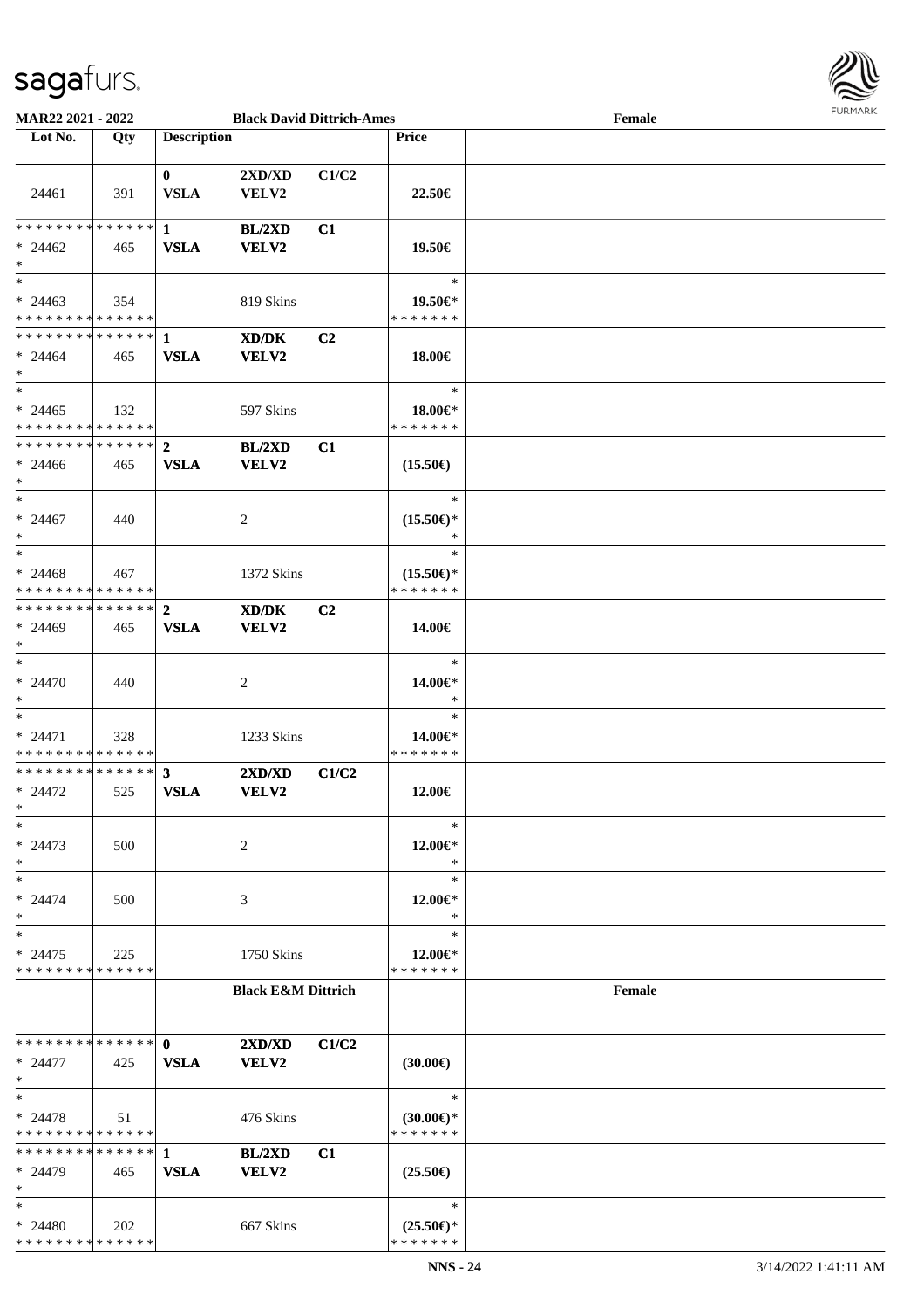

| MAR22 2021 - 2022                                              |     |                             | <b>Black E&amp;M Dittrich</b> |                |                                                | Female | <b>FUNITANN</b> |
|----------------------------------------------------------------|-----|-----------------------------|-------------------------------|----------------|------------------------------------------------|--------|-----------------|
| Lot No.                                                        | Qty | <b>Description</b>          |                               |                | <b>Price</b>                                   |        |                 |
| * * * * * * * * * * * * * * *<br>$* 24481$<br>$*$              | 465 | $\mathbf{1}$<br><b>VSLA</b> | XD/DK<br>VELV2                | C2             | $(25.00\epsilon)$                              |        |                 |
| $*$<br>$* 24482$<br>* * * * * * * * * * * * * * *              | 168 |                             | 633 Skins                     |                | $\ast$<br>$(25.00\epsilon)$ *<br>* * * * * * * |        |                 |
| ************** 2<br>$* 24483$<br>$*$                           | 465 | <b>VSLA</b>                 | 2XD/XD<br>VELV2               | C1/C2          | $(20.50\epsilon)$                              |        |                 |
| $*$<br>$* 24484$<br>* * * * * * * * * * * * * *                | 233 |                             | 698 Skins                     |                | $\ast$<br>$(20.50\epsilon)$ *<br>* * * * * * * |        |                 |
|                                                                |     |                             | <b>Black Patrick</b>          |                |                                                | Female |                 |
| $* 24486$<br>$*$                                               | 465 | <b>VSLA</b>                 | XD/DK<br>VELV2                | C <sub>2</sub> | $(19.00\epsilon)$                              |        |                 |
| $*$<br>$* 24487$<br>$\ast$                                     | 440 |                             | 2                             |                | $\ast$<br>$(19.00\epsilon)$ *<br>$\ast$        |        |                 |
| $*$<br>* 24488<br>$*$                                          | 440 |                             | 3                             |                | $\ast$<br>$(19.00\epsilon)$ *<br>$\ast$        |        |                 |
| $*$<br>* 24489<br>* * * * * * * * * * * * * *                  | 70  |                             | 1415 Skins                    |                | $\ast$<br>$(19.00\epsilon)$ *<br>* * * * * * * |        |                 |
| * * * * * * * * * * * * * * *<br>* 24490<br>$*$                | 465 | $\mathbf{2}$<br><b>VSLA</b> | XD/DK<br>VELV2                | C <sub>2</sub> | 15.00€                                         |        |                 |
| $*$<br>$* 24491$<br>$*$                                        | 440 |                             | 2                             |                | $\ast$<br>15.00€*<br>$\ast$                    |        |                 |
| $*$<br>$* 24492$<br>* * * * * * * * <mark>* * * * * * *</mark> | 232 |                             | 1137 Skins                    |                | $\ast$<br>15.00€*<br>* * * * * * *             |        |                 |
| * * * * * * * * * * * * * * *<br>$* 24493$<br>$*$              | 525 | $\mathbf{3}$<br><b>VSLA</b> | 2XD/XD<br><b>VELV2</b>        | C1/C2          | 12.00€                                         |        |                 |
| $\ast$<br>* 24494<br>* * * * * * * * * * * * * *               | 105 |                             | 630 Skins                     |                | $\ast$<br>12.00€*<br>* * * * * * *             |        |                 |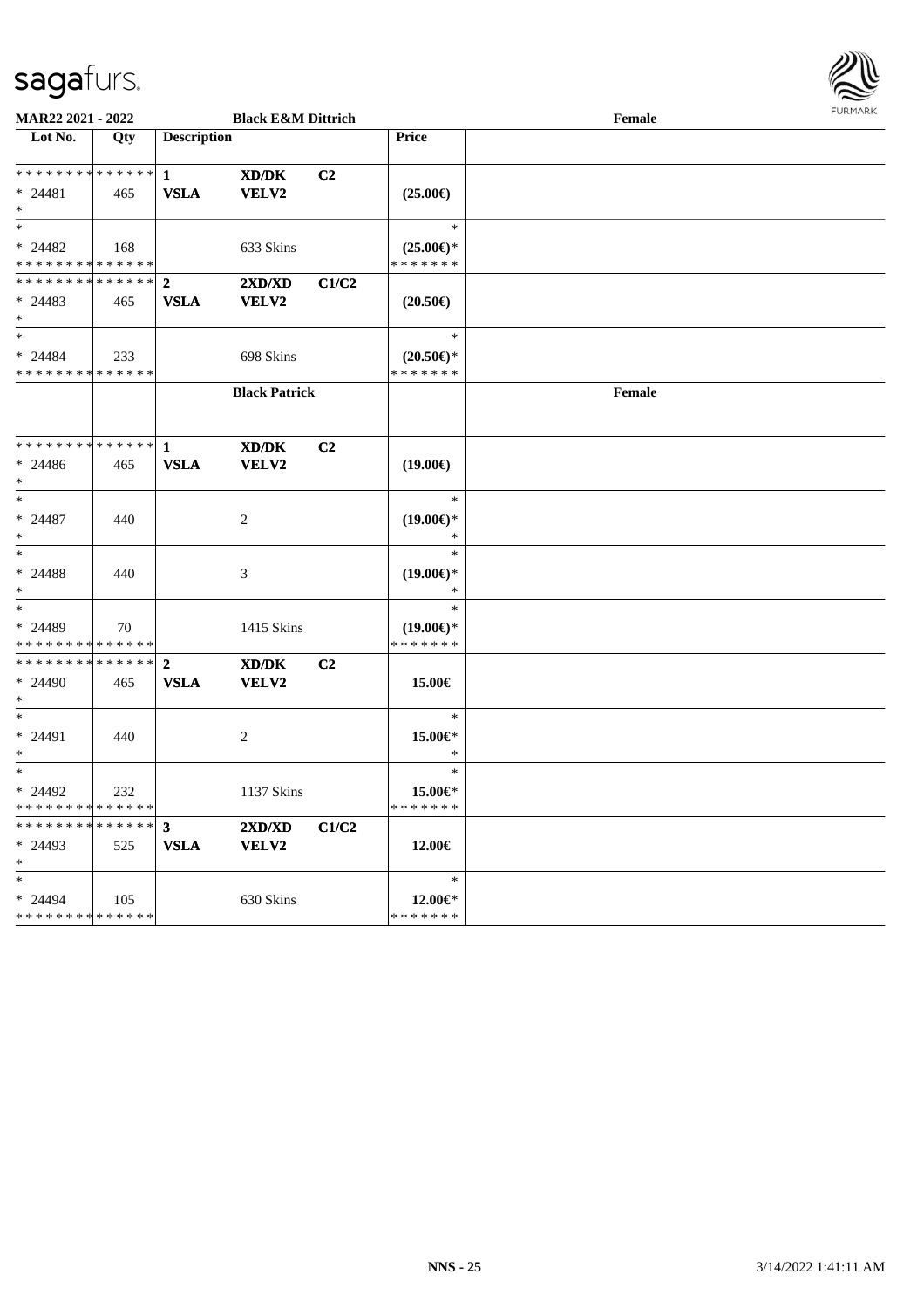

**MAR22 2021 - 2022 Black Male**<br> **Male**<br> **Male Lot No. Qty Description Price 40/30 ALL C2 SI** \* \* \* \* \* \* \* \* \* \* \* \* \* \* \* 314001 245 \* **29.50€** \* \* 314002 \* \* \* \* \* \* \* \* \* \* \* \* \* \* 131 376 Skins \* \* **29.50€**\* \* \* \* \* \* \*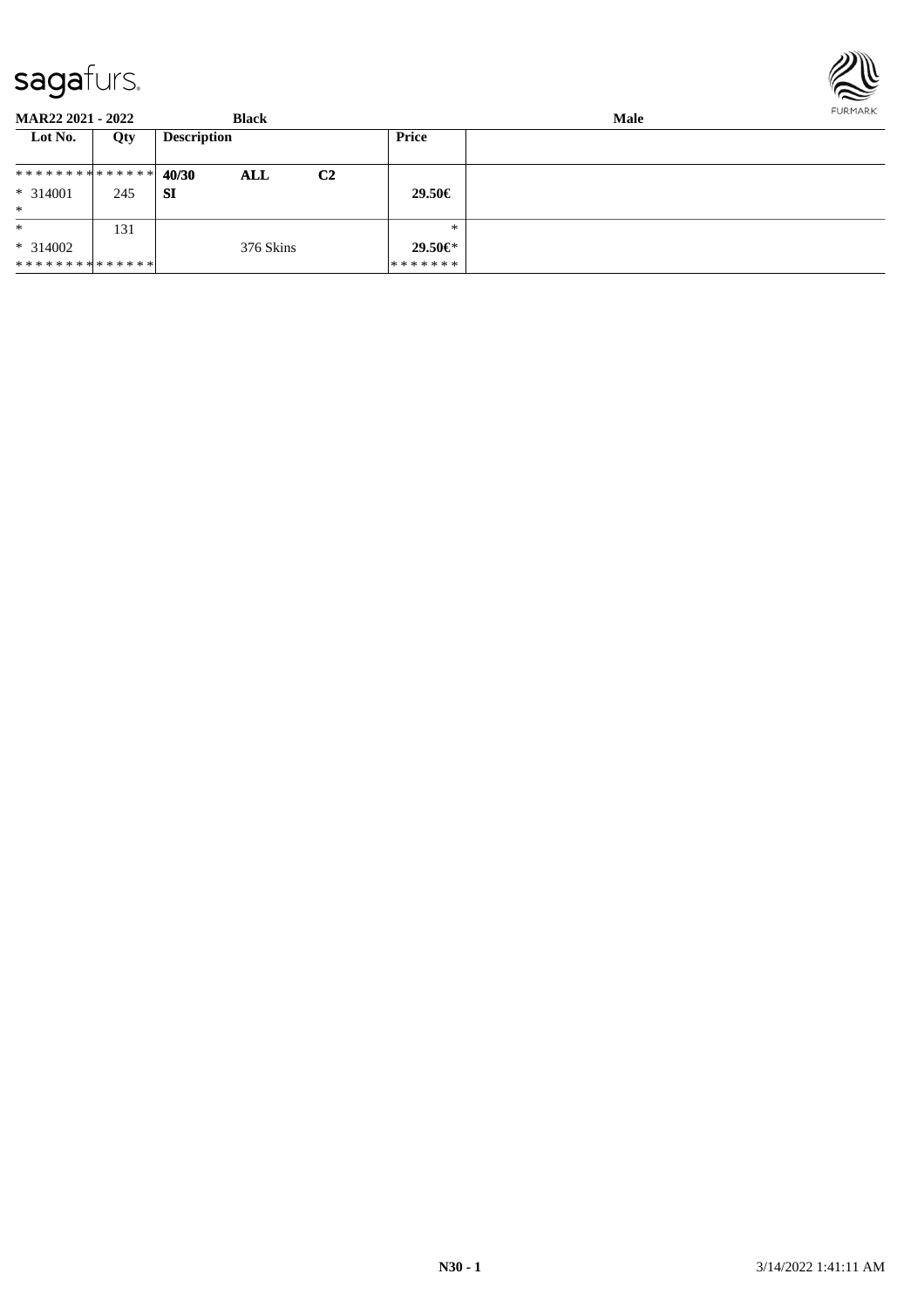

| $\overline{\text{Lot No.}}$                                           | Qty | <b>Description</b> |                        |                |                                                | Male |  |  |
|-----------------------------------------------------------------------|-----|--------------------|------------------------|----------------|------------------------------------------------|------|--|--|
|                                                                       |     |                    |                        |                | Price                                          |      |  |  |
| * * * * * * * * * * * * * *<br>$* 314061$                             | 285 | 20<br>SI           | 2XD                    | C1             | $(24.50\epsilon)$                              |      |  |  |
| $\ast$                                                                |     |                    |                        |                |                                                |      |  |  |
| $\overline{\phantom{0}}$<br>$* 314062$<br>* * * * * * * * * * * * * * | 77  |                    | 362 Skins              |                | $\ast$<br>$(24.50\epsilon)$ *<br>* * * * * * * |      |  |  |
| 314063                                                                | 107 | 20<br>SI           | 2XD                    | C <sub>2</sub> | $(24.00\epsilon)$                              |      |  |  |
| 314064                                                                | 138 | 20<br>${\bf SI}$   | $\mathbf{X}\mathbf{D}$ | C1/C2          | $(24.00\epsilon)$                              |      |  |  |
| 314065                                                                | 104 | 20<br><b>SAGA</b>  | 2XD                    | C2             | $(27.50\epsilon)$                              |      |  |  |
| 314066                                                                | 95  | 20<br><b>SAGA</b>  | 2XD                    | C3             | 27.00€                                         |      |  |  |
| 314067                                                                | 174 | 20<br><b>SAGA</b>  | 2XD                    | C3             | 27.00€                                         |      |  |  |
| 314068                                                                | 74  | 20<br><b>SAGA</b>  | $\mathbf{X}\mathbf{D}$ | C1/C2          | 26.50€                                         |      |  |  |
| 314069                                                                | 189 | 20<br><b>SAGA</b>  | 2XD/XD                 | C3             | $(26.00\epsilon)$                              |      |  |  |
| 314070                                                                | 167 | 20<br><b>SROY</b>  | 2XD                    | C3             | $27.50\in$                                     |      |  |  |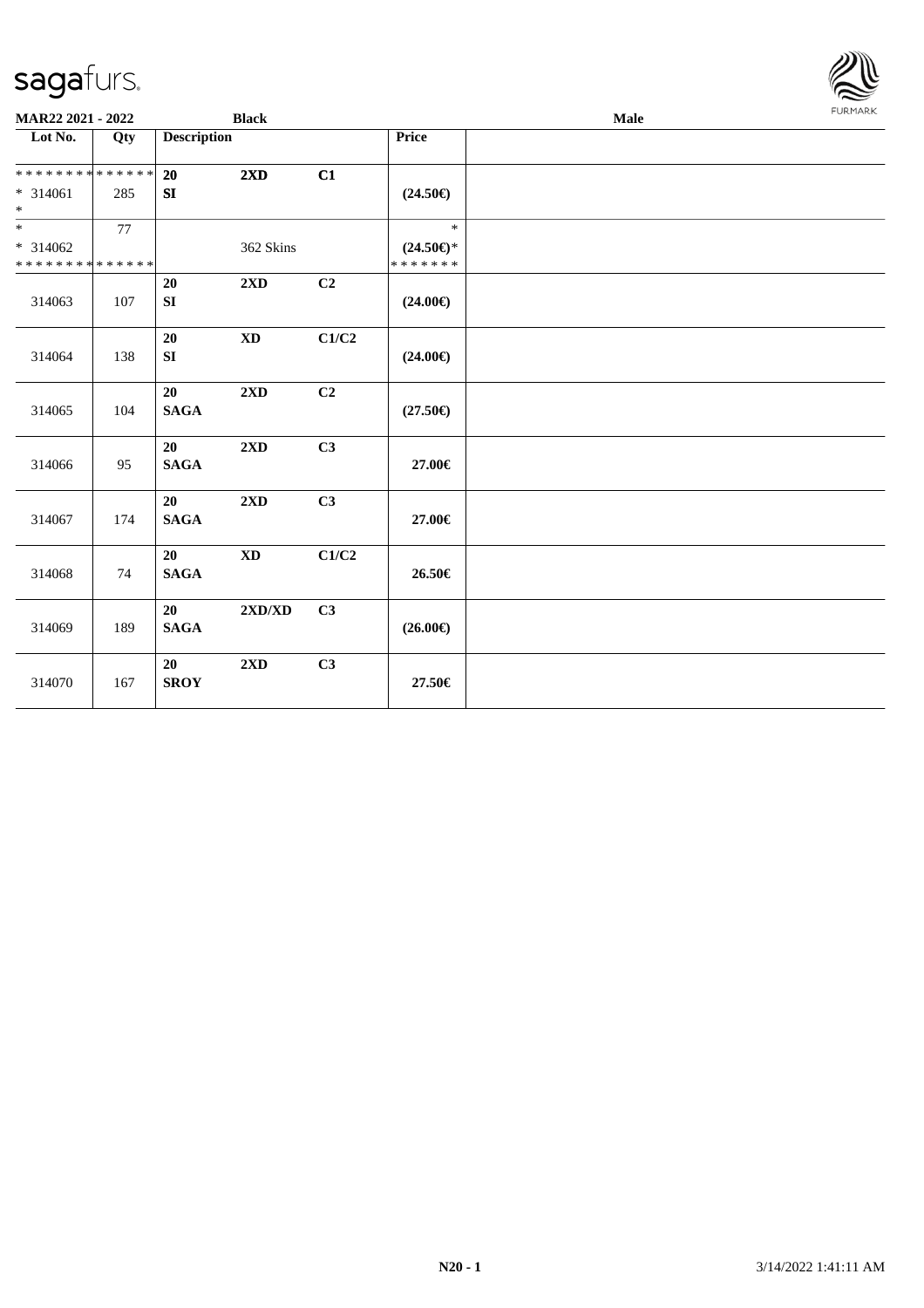

| <b>MAR22 2021 - 2022</b>      |     |                    | <b>Black</b> |                | <b>Male</b> |  |  |  |
|-------------------------------|-----|--------------------|--------------|----------------|-------------|--|--|--|
| Lot No.                       | Qty | <b>Description</b> |              |                | Price       |  |  |  |
| * * * * * * * * * * * * * * * |     | 20/0               | ALL          | C <sub>2</sub> |             |  |  |  |
| $* 314121$                    | 305 | IB                 | <b>CHIP</b>  |                | 18.00€      |  |  |  |
| $\ast$                        |     |                    |              |                |             |  |  |  |
| $\ast$                        | 80  |                    |              |                | $*$         |  |  |  |
| $* 314122$                    |     |                    | 385 Skins    |                | 18.00 $\in$ |  |  |  |
| * * * * * * * * * * * * * * * |     |                    |              |                | *******     |  |  |  |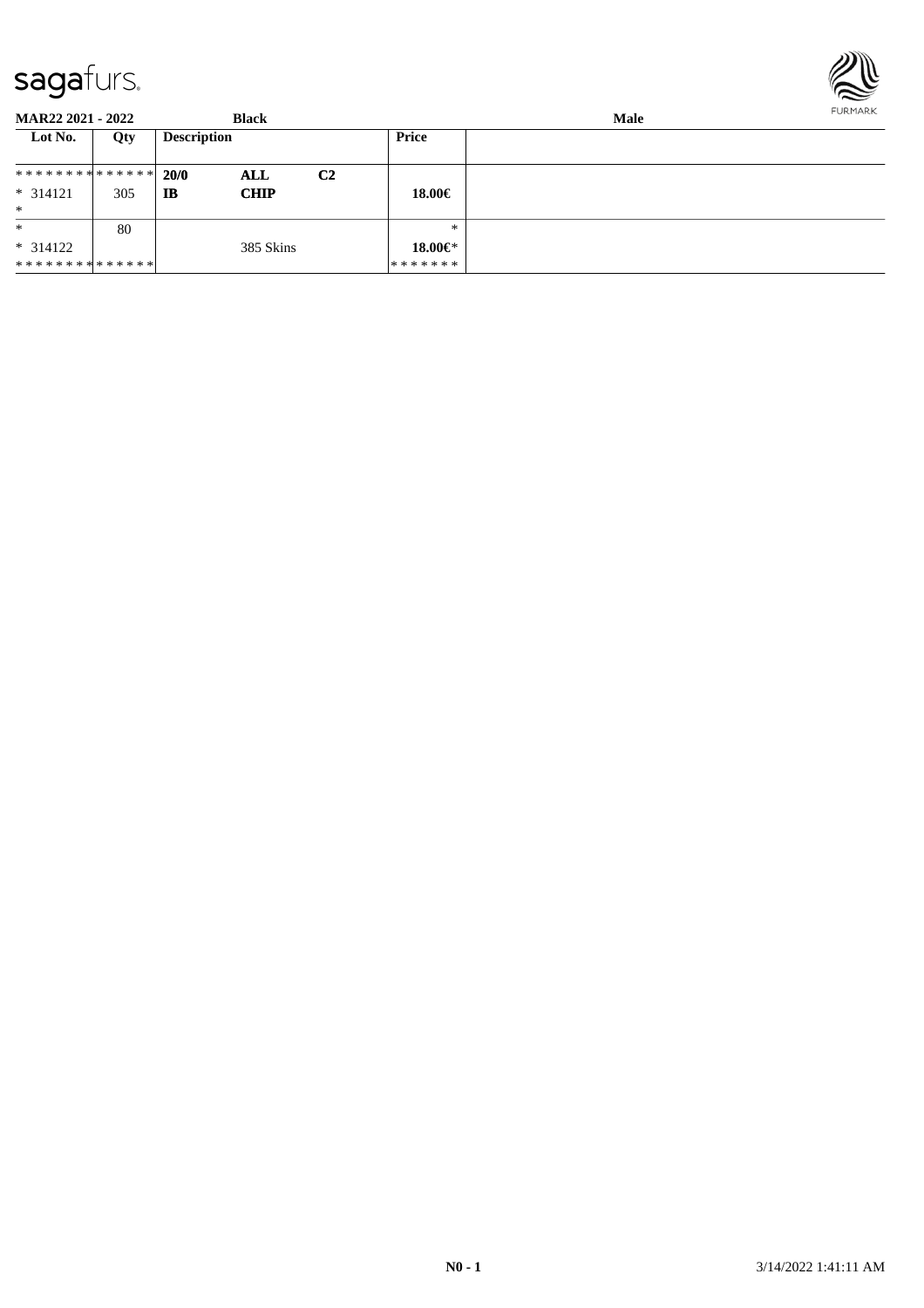



**MAR22 2021 - 2022 Black Velvet Male**

| 91/11122 2021 - 2022 . |     |                    | DIALA V LIVEL                |    | wan     |  |  |  |  |
|------------------------|-----|--------------------|------------------------------|----|---------|--|--|--|--|
| Lot No.                | Qty | <b>Description</b> |                              |    | Price   |  |  |  |  |
| 314181                 | 85  | 20<br><b>SROY</b>  | <b>Black</b><br><b>VELV2</b> | C1 | (33.00) |  |  |  |  |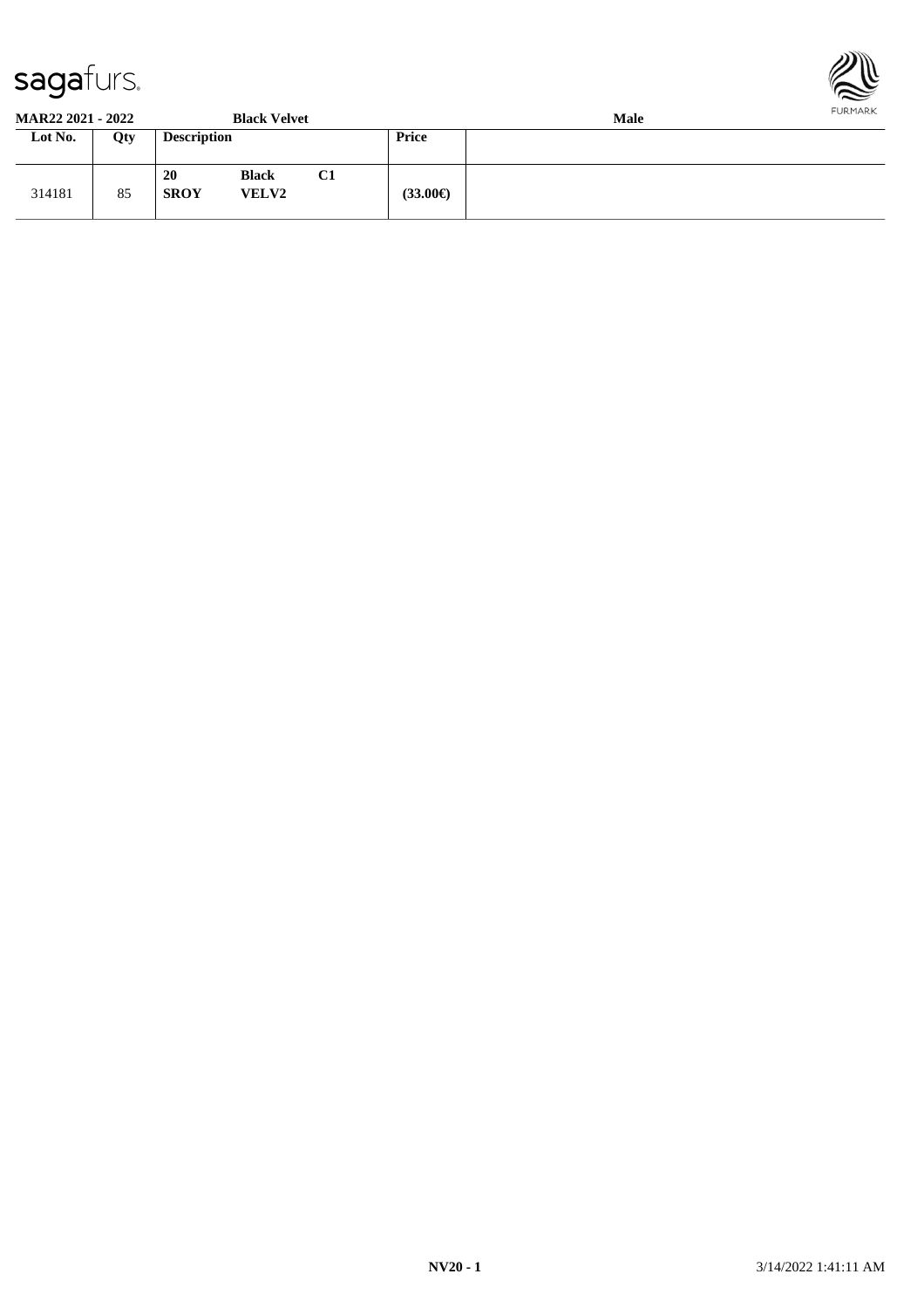

| <b>MAR22 2021 - 2022</b> |     |                         | <b>Black Velvet</b>                     |                |                   | Male |  |  |  |  |
|--------------------------|-----|-------------------------|-----------------------------------------|----------------|-------------------|------|--|--|--|--|
| Lot No.                  | Qty | <b>Description</b>      |                                         |                | Price             |      |  |  |  |  |
| 314241                   | 285 | $\bf{0}$<br><b>SAGA</b> | XD<br><b>VELV1</b>                      | C <sub>1</sub> | $(23.00\epsilon)$ |      |  |  |  |  |
| 314242                   | 188 | $\bf{0}$<br><b>SROY</b> | $2\mathbf{X}\mathbf{D}$<br><b>VELV1</b> | C <sub>2</sub> | $(25.50\epsilon)$ |      |  |  |  |  |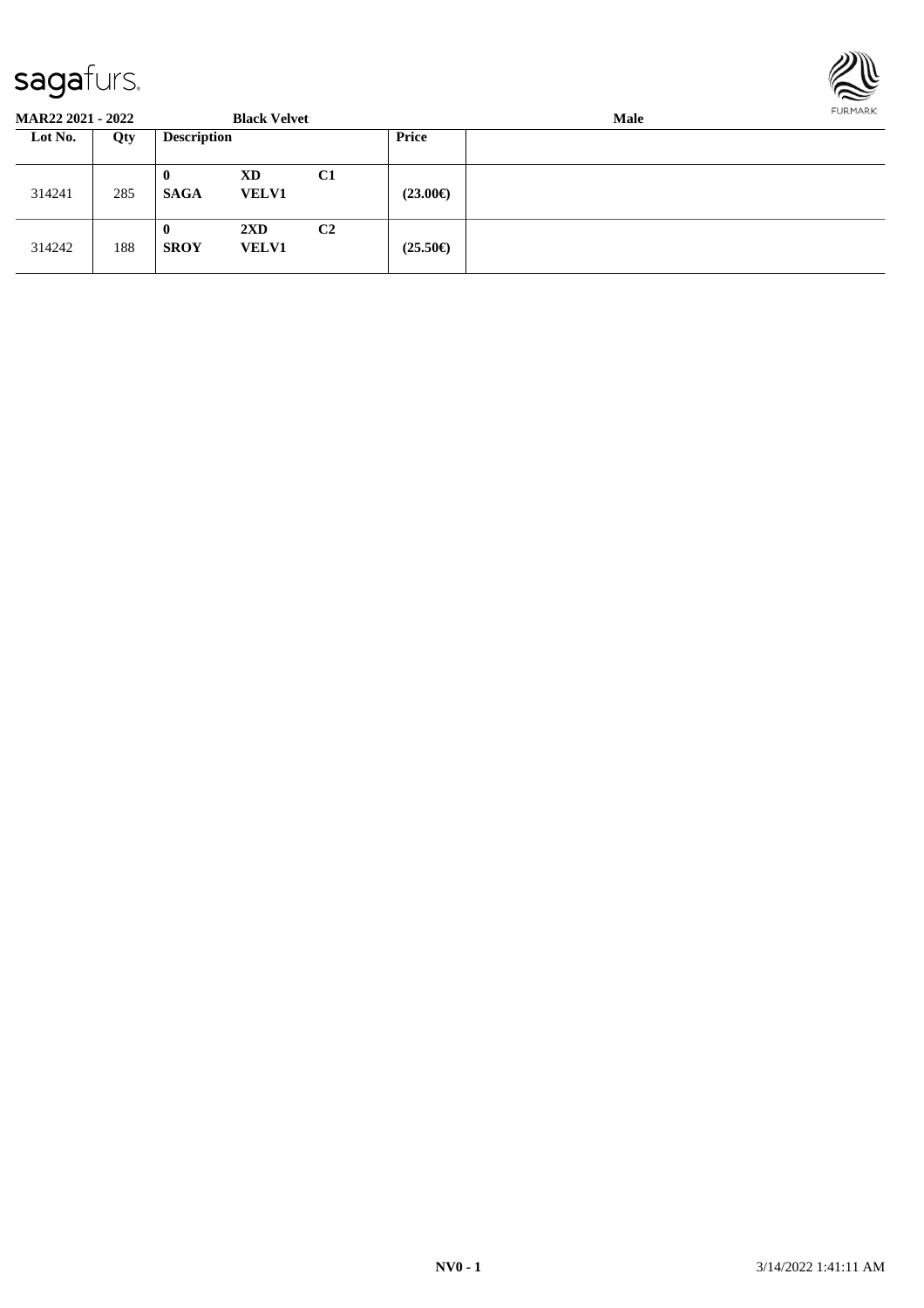

| <b>MAR22 2021 - 2022</b> |     |                             | <b>Black</b>            |                |                   | Female | FURMARK |
|--------------------------|-----|-----------------------------|-------------------------|----------------|-------------------|--------|---------|
| Lot No.                  | Qty | <b>Description</b>          |                         |                | <b>Price</b>      |        |         |
| 414001                   | 168 | $\bf{0}$<br><b>SAGA</b>     | $2\mathbf{X}\mathbf{D}$ | C1/C2          | $(24.00\epsilon)$ |        |         |
| 414002                   | 224 | $\mathbf{0}$<br><b>SAGA</b> | $2\mathbf{X}\mathbf{D}$ | C <sub>2</sub> | $(23.50\epsilon)$ |        |         |
| 414003                   | 162 | $\bf{0}$<br><b>SAGA</b>     | $2\mathbf{X}\mathbf{D}$ | C <sub>3</sub> | $(23.00\epsilon)$ |        |         |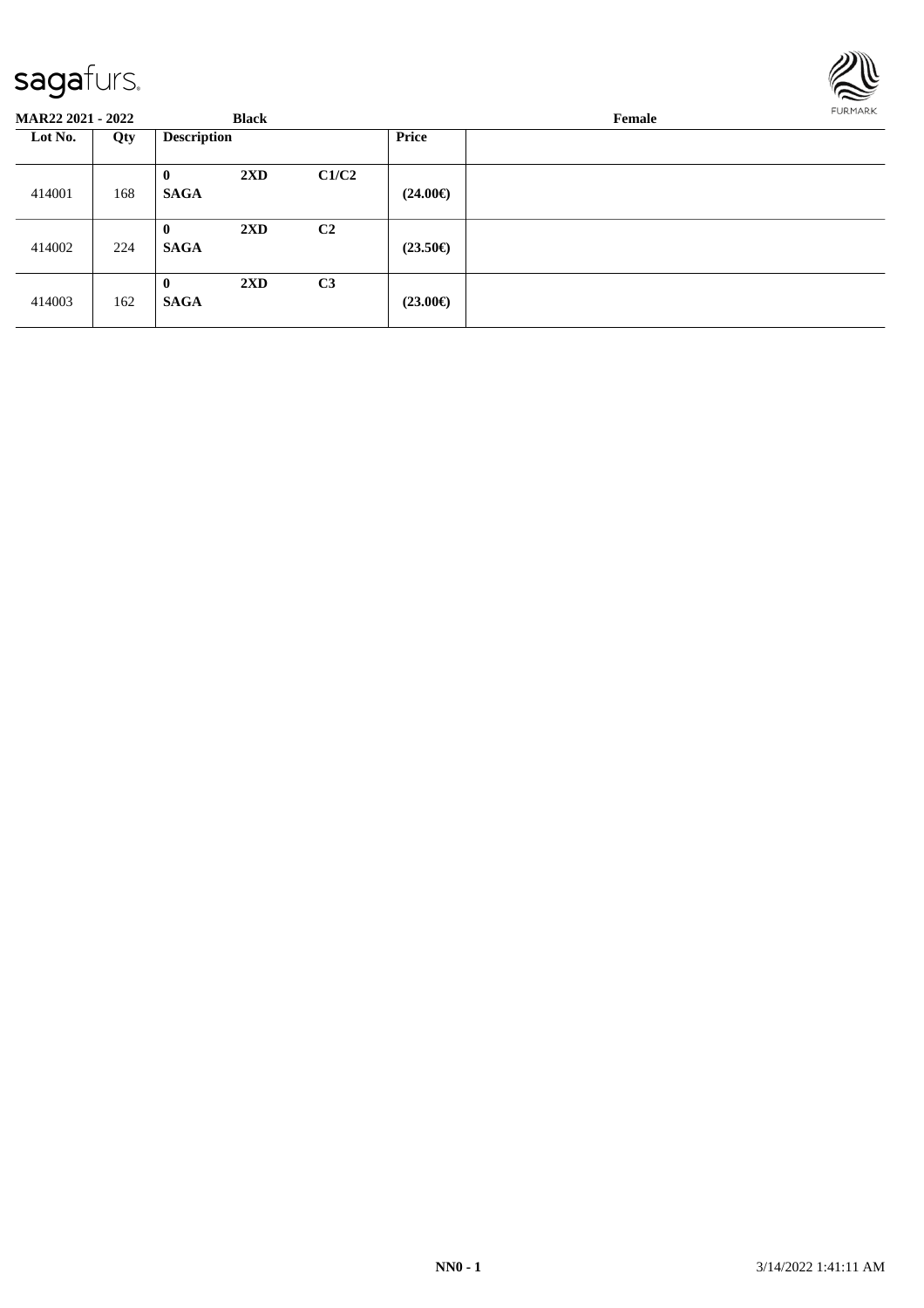

| MAR22 2021 - 2022                                                       |     |                                 | <b>Black</b>            |    |                                                | Female | <b>FURMARK</b> |
|-------------------------------------------------------------------------|-----|---------------------------------|-------------------------|----|------------------------------------------------|--------|----------------|
| Lot No.                                                                 | Qty | <b>Description</b>              |                         |    | Price                                          |        |                |
| * * * * * * * * * * * * * * *<br>$* 414061$<br>$\ast$                   | 141 | $\mathbf{1}$<br>SI              | 2XD/XD                  | C2 | 16.00€                                         |        |                |
| $\overline{\phantom{a}^*}$<br>$* 414062$<br>* * * * * * * * * * * * * * | 151 |                                 | 292 Skins               |    | $\ast$<br>$(16.00\epsilon)$ *<br>* * * * * * * |        |                |
| 414063                                                                  | 181 | $\mathbf{1}$<br>SI              | 2XD/XD                  | C3 | $(15.50\epsilon)$                              |        |                |
| 414064                                                                  | 310 | $\mathbf{1}$<br><b>SAGA</b>     | $2\mathbf{X}\mathbf{D}$ | C1 | $(20.00\epsilon)$                              |        |                |
| 414065                                                                  | 237 | $\mathbf{1}$<br><b>SAGA</b>     | 2XD                     | C2 | $(19.50\epsilon)$                              |        |                |
| 414066                                                                  | 118 | $\mathbf{1}$<br><b>SAGA</b>     | 2XD                     | C3 | $(19.00\epsilon)$                              |        |                |
| **************<br>$* 414067$<br>$\ast$                                  | 485 | $\mathbf{1}$<br>$\mathbf{SAGA}$ | $2\mathbf{X}\mathbf{D}$ | C3 | $(19.00\epsilon)$                              |        |                |
| $\overline{\phantom{a}^*}$<br>$* 414068$<br>* * * * * * * * * * * * * * | 179 |                                 | 664 Skins               |    | $\ast$<br>$(19.00\epsilon)$ *<br>* * * * * * * |        |                |
| 414069                                                                  | 485 | $\mathbf{1}$<br><b>SAGA</b>     | <b>XD</b>               | C2 | 18.00€                                         |        |                |
| 414070                                                                  | 223 | $\mathbf{1}$<br><b>SROY</b>     | 2XD                     | C3 | $(20.00\epsilon)$                              |        |                |
|                                                                         |     |                                 |                         |    |                                                |        |                |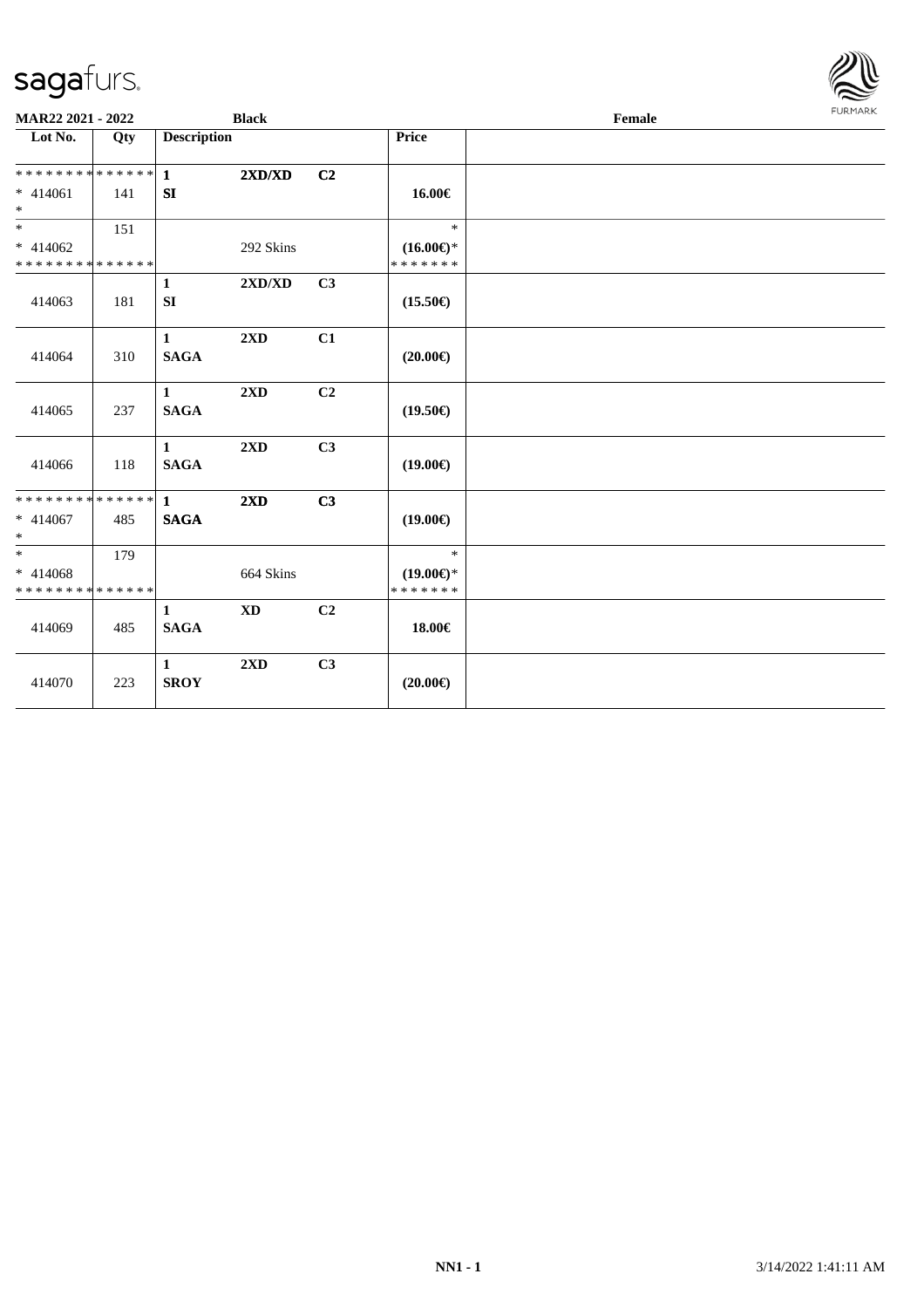

| <b>MAR22 2021 - 2022</b> |     | <b>Black</b>                  |                         |                | Female              |  | <b>FURMARK</b> |
|--------------------------|-----|-------------------------------|-------------------------|----------------|---------------------|--|----------------|
| Lot No.                  | Qty | <b>Description</b>            |                         |                | <b>Price</b>        |  |                |
| ************** 2         |     |                               | $2\mathbf{X}\mathbf{D}$ | C1             |                     |  |                |
| $* 414121$<br>$\ast$     | 505 | <b>SAGA</b>                   |                         |                | $(15.00\epsilon)$   |  |                |
| $\ast$                   | 229 |                               |                         |                | $\ast$              |  |                |
| $* 414122$               |     |                               | 734 Skins               |                | $(15.00\epsilon)$ * |  |                |
| **************           |     |                               |                         |                | *******             |  |                |
| 414123                   | 447 | $\overline{2}$<br><b>SAGA</b> | $2\mathbf{X}\mathbf{D}$ | C <sub>2</sub> | $(14.50\epsilon)$   |  |                |
| 414124                   | 134 | $\mathbf{2}$<br><b>SROY</b>   | 2XD                     | C1/C2          | $(15.50\epsilon)$   |  |                |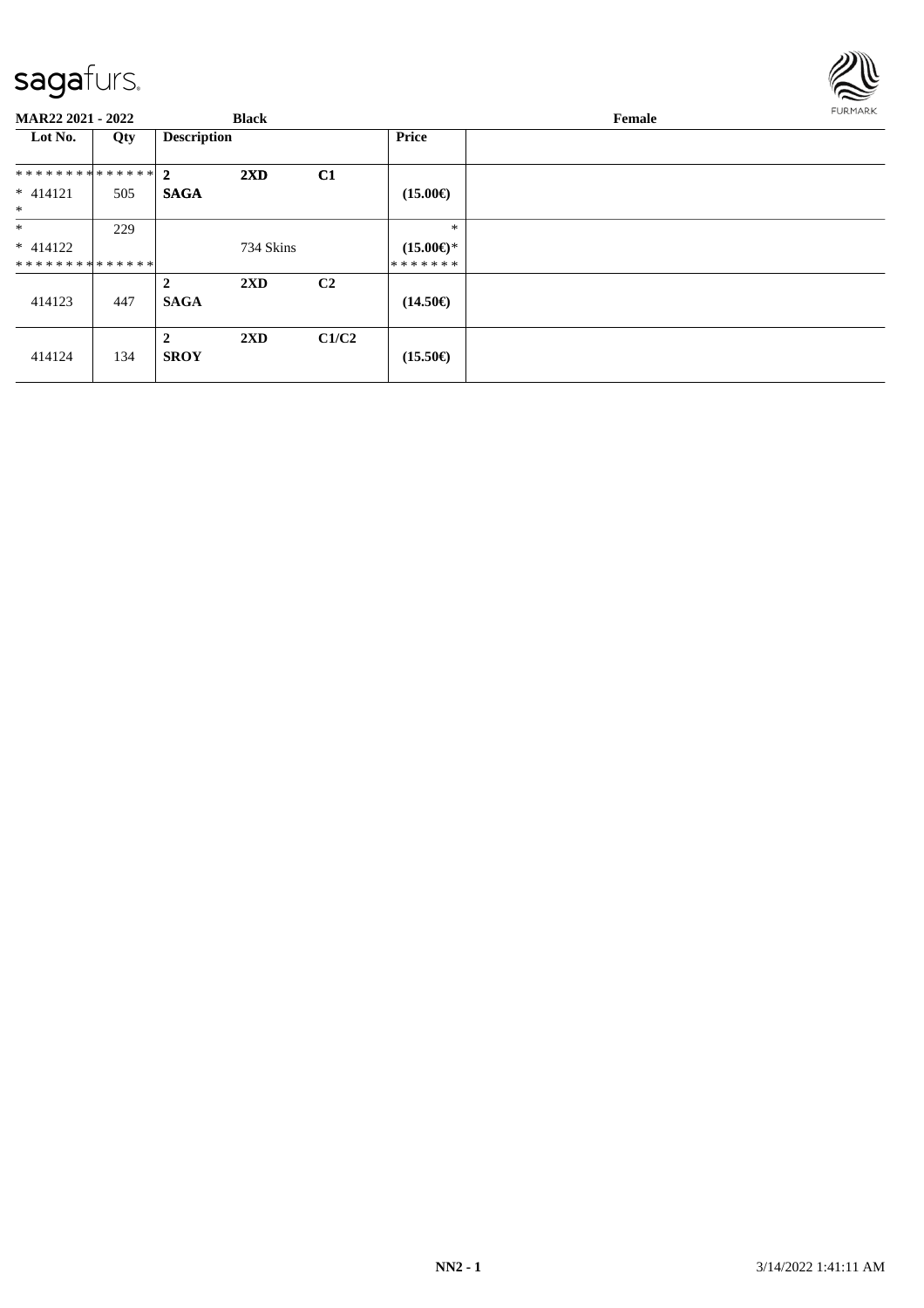

| <b>MAR22 2021 - 2022</b> |     | <b>Black Velvet</b> |                              |                |                   | Female | <b>FURMARK</b> |
|--------------------------|-----|---------------------|------------------------------|----------------|-------------------|--------|----------------|
| Lot No.                  | Qty | <b>Description</b>  |                              |                | <b>Price</b>      |        |                |
| 414181                   | 114 | 1<br><b>SI</b>      | <b>Black</b><br><b>VELV1</b> | C1             | $(17.50\epsilon)$ |        |                |
| 414182                   | 304 | 1<br><b>SI</b>      | <b>Black</b><br><b>VELV1</b> | C <sub>2</sub> | $(17.00\epsilon)$ |        |                |
| 414183                   | 359 | 1<br><b>SAGA</b>    | <b>Black</b><br><b>VELV1</b> | C <sub>2</sub> | 20.00€            |        |                |
| 414184                   | 105 | -1<br><b>SAGA</b>   | <b>Black</b><br><b>VELV2</b> | C1             | $(22.50\epsilon)$ |        |                |